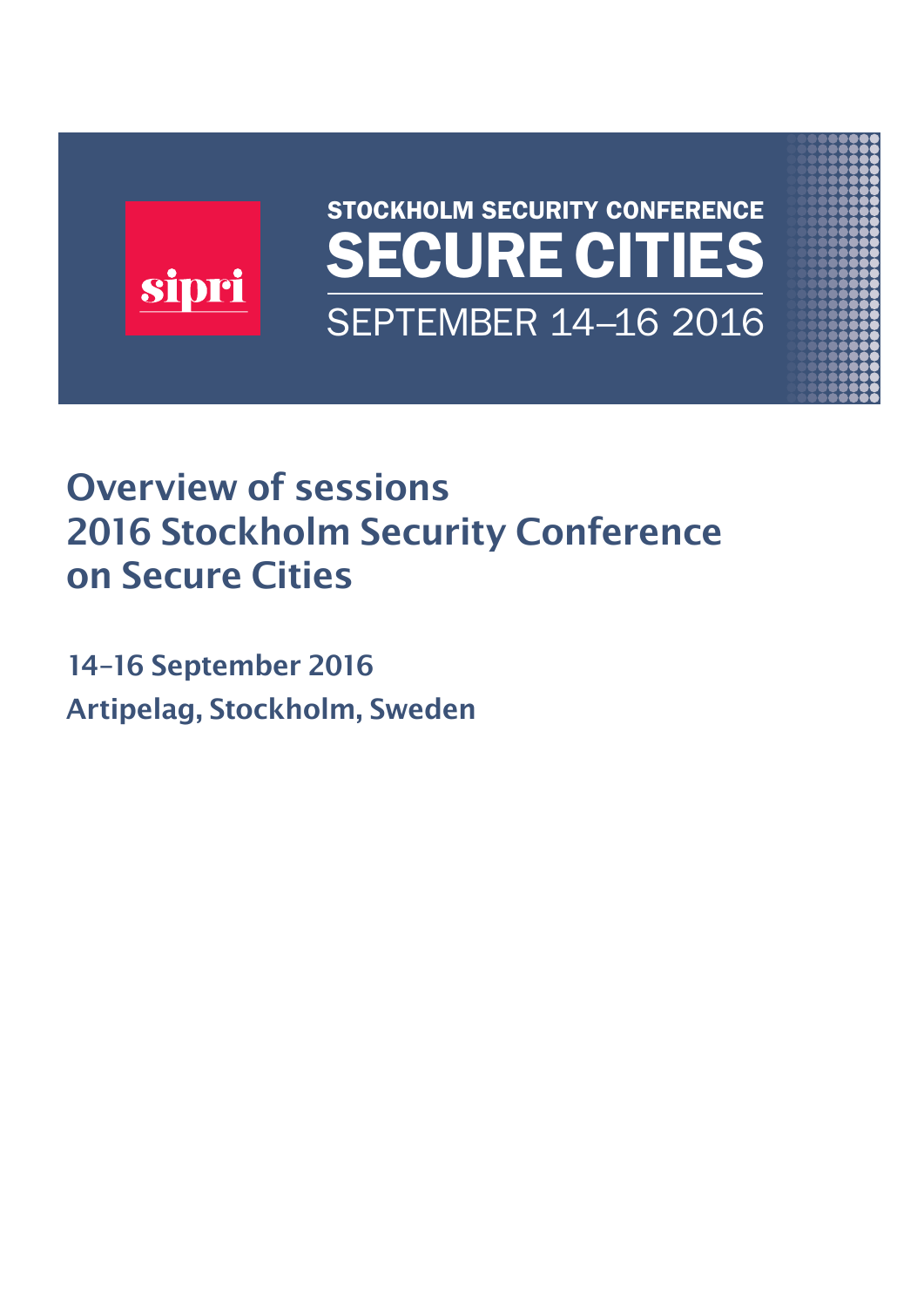**SIPRI and the City of Stockholm thank Mr Per Taube for his generous support which made this conference possible. Mr Mats Jämterud and Mr Johan Sjökvist have also made invaluable contributions to the conference.**

## CO-HOSTS



SIPRI is an independent international institute dedicated to research into conflict, armaments, arms control and disarmament. Established in 1966, SIPRI provides data, analysis and recommendations, based on open sources, to policymakers, researchers, media and the public.

# SVERIGES Les RIKSDAG LAS

The Riksdag is the national legislature and the supreme decision-making body of Sweden. It is responsible for forming the Government, deciding on laws, taking decisions regarding expenditure and revenue in the central government budget, examining the work of the government, and shaping the Swedish Foreign policy together with the Government.



The City Council (Stockholm Stad) aims to continuously develop Stockholm on behalf of its citizens and to make it Northern Europe's most attractive city. Stockholm's City Council has graciously ofered to host SIPRI Security Conference on Secure Cities participants for a dinner at Stockholm City Hall.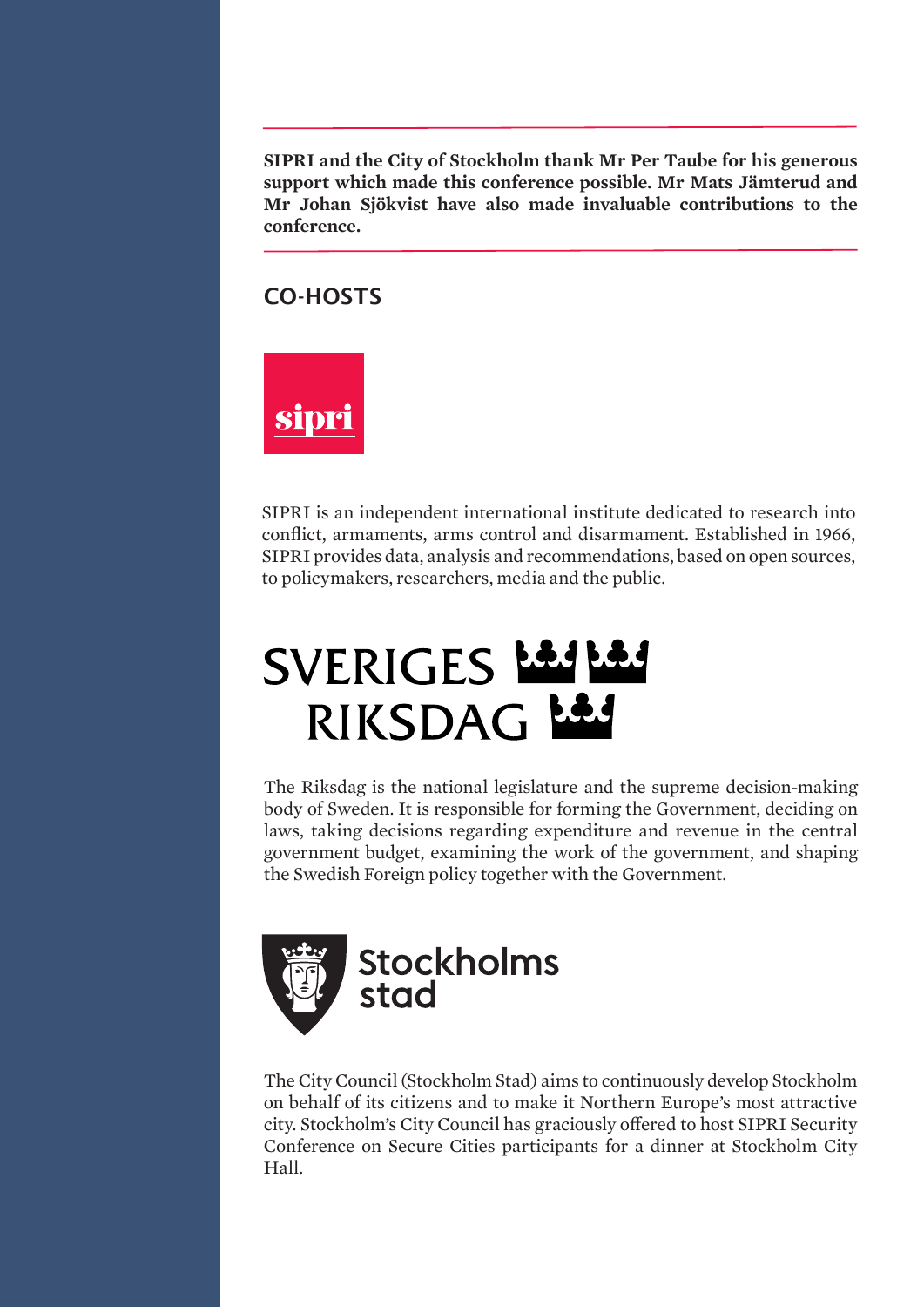

16.20–16.50 ••• Discussion

ARTBOX 1

17.00–17.30 ••• Bus transfer to Stockholm and the hotel

18.30 ••• Meet in hotel reception to walk to Stockholm City Hall

19.00–21.00 ••• Dinner at Stockholm City Hall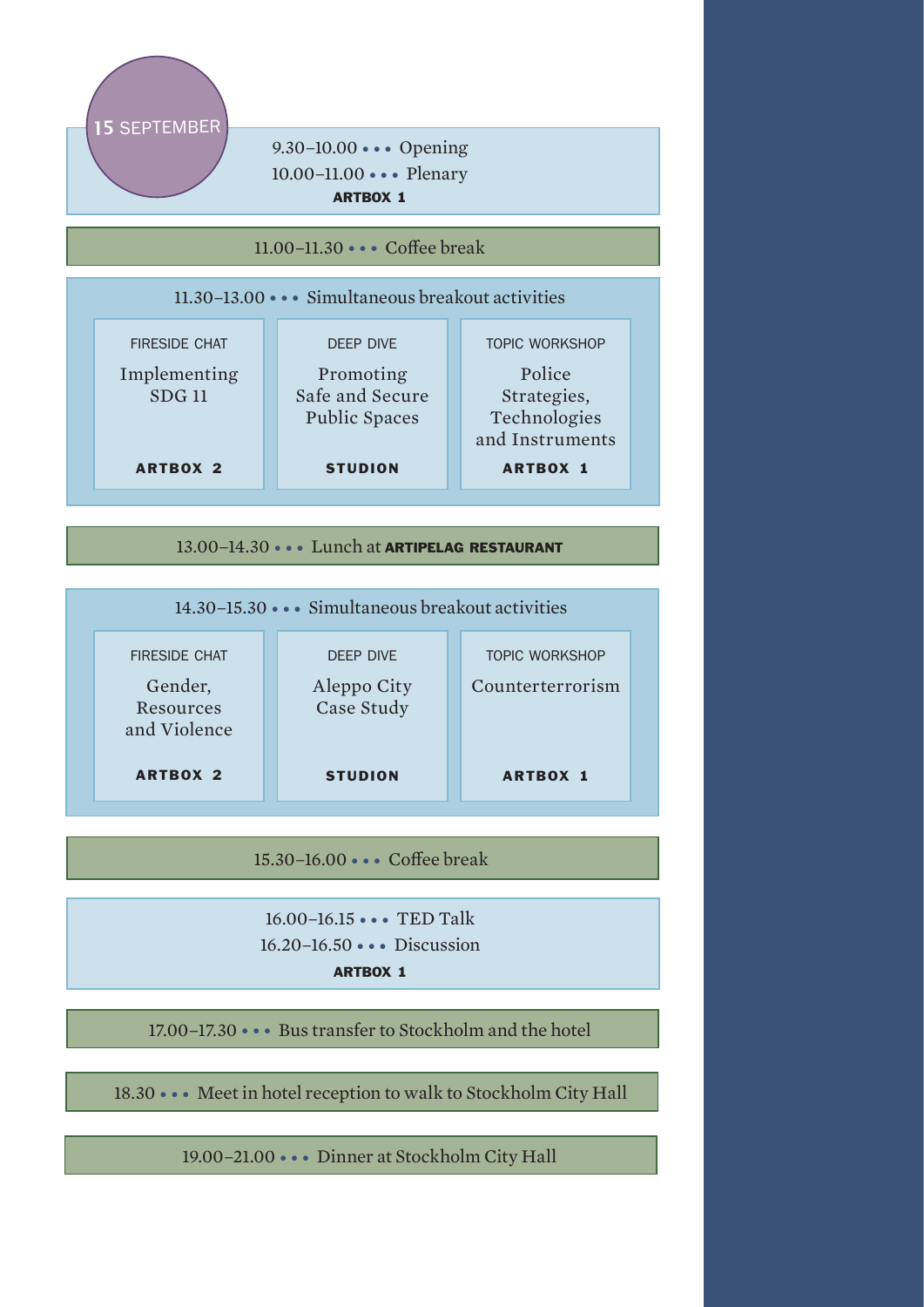## 1. MAKING CITIES INCLUSIVE, SAFE, RESILIENT AND SUSTAINABLE: IMPLEMENTING UN SDG 11

When the United Nations Sustainable Development Goals (SDGs) adopted by world leaders in September 2015 officially came into force on 1 January 2016, they included an important innovation. The 17 SDGs included one— SDG 11—that specifically focused on cities. Other SDGs will also have important implications for urban security, such as the objective in SDG 16 to significantly reduce all forms of violence and violence-related death rates everywhere.

The UN has taken a significant step forward by including perspectives from cities and urban areas in the SDGs, but ensuring that they are implemented will be a formidable challenge. Implementation will have to engage a wide range of actors at international, national and local levels, linking efforts by governments, the private sector and other non-governmental actors.

This session explores and discusses some of the methods and projects that could help with implementing the SDGs. It aims to facilitate an understanding of the supplementary contributions that cities, researchers and civil society can make to meeting the objectives laid down in the SDGs.

- How are states putting into practice the responsibilities they agreed in the SDGs?
- How can contributions from the academic, private and nongovernmental sectors supplement the efforts of states?
- How can methodologies based on measuring social cohesion be included in the assessment of SDG 11 implementation?
- How can modern information and communication technologies be applied to measure SDG 11 implementation?

#### MODERATOR

Gary Milante, SIPRI

#### **DISCUSSANTS**

Regina Arant, Jakobs University Bremen Mauricio Fernandez, Police, Costa Rica Mandi Larsen, Jakobs University Bremen Rachel Locke, National Network for Safe Communities at John Jay College David Simon, MISTRA Urban Futures Fernando Vega, 'Cuadrante Seguro', San Jose, Costa Rica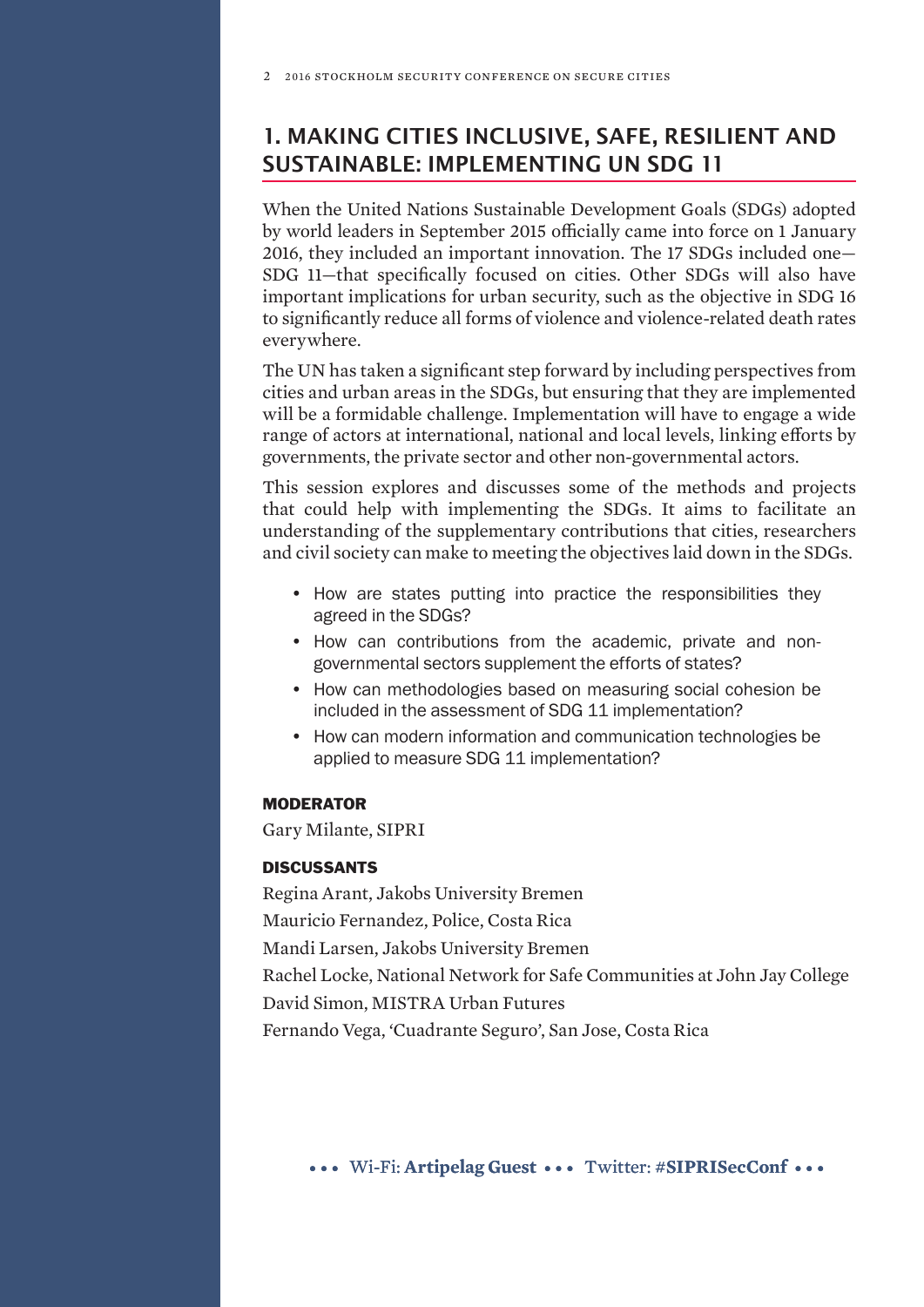## 2. PROMOTING SAFE AND SECURE PUBLIC SPACES: SECURITY AT MASS PUBLIC EVENTS

Organized or unplanned events pose a significant risk if they are attended by a sufficient number of people to potentially strain the public health resources of a community, city or state. Major religious, sporting and cultural events; political demonstrations and protests; predictable but unplanned gatherings (such as New Year's Eve or national day celebrations); daily gatherings of people in mass transportation hubs (airports, ports, major rail network centres); and other places that generate large gatherings of people (e.g. shopping malls) have all been recent targets for violent attack or organized disorder.

The diferent types of mass gatherings and the locations hosting them create a wide spectrum of security risks for their proprietors, managers and attendees. In the light of the documented occurrences of violence and disorder of diferent kinds, the protection of crowds during mass gatherings is an urgent problem.

Finding the most efective methods to protect crowds during mass public events requires the multidimensional and cross-sectoral cooperation of many diferent actors. This session will consider the state of the art in modern and efective approaches towards the protection of crowds during mass gatherings.

- What are the current approaches and methodologies for understanding risk at mass gatherings?
- Which ways and means have proved to be effective in delivering safe and secure mass public events?
- Who needs to be engaged in developing and implementing security at mass public events?
- How can identifed good practice be shared and implemented in different locations?

#### MODERATOR

Fiamma Terenghi, University of Trento

#### **DISCUSSANTS**

John Cuddihy, Centre for Trust Peace and Social Relations Falah Al-Dosari, Interpol Rositsa Dzhekova, Center for the Study of Democracy David McIlhatton, Coventry University Michael Roberts, Interpol Francesco Tosato, CeSI Centro Studi Internazionali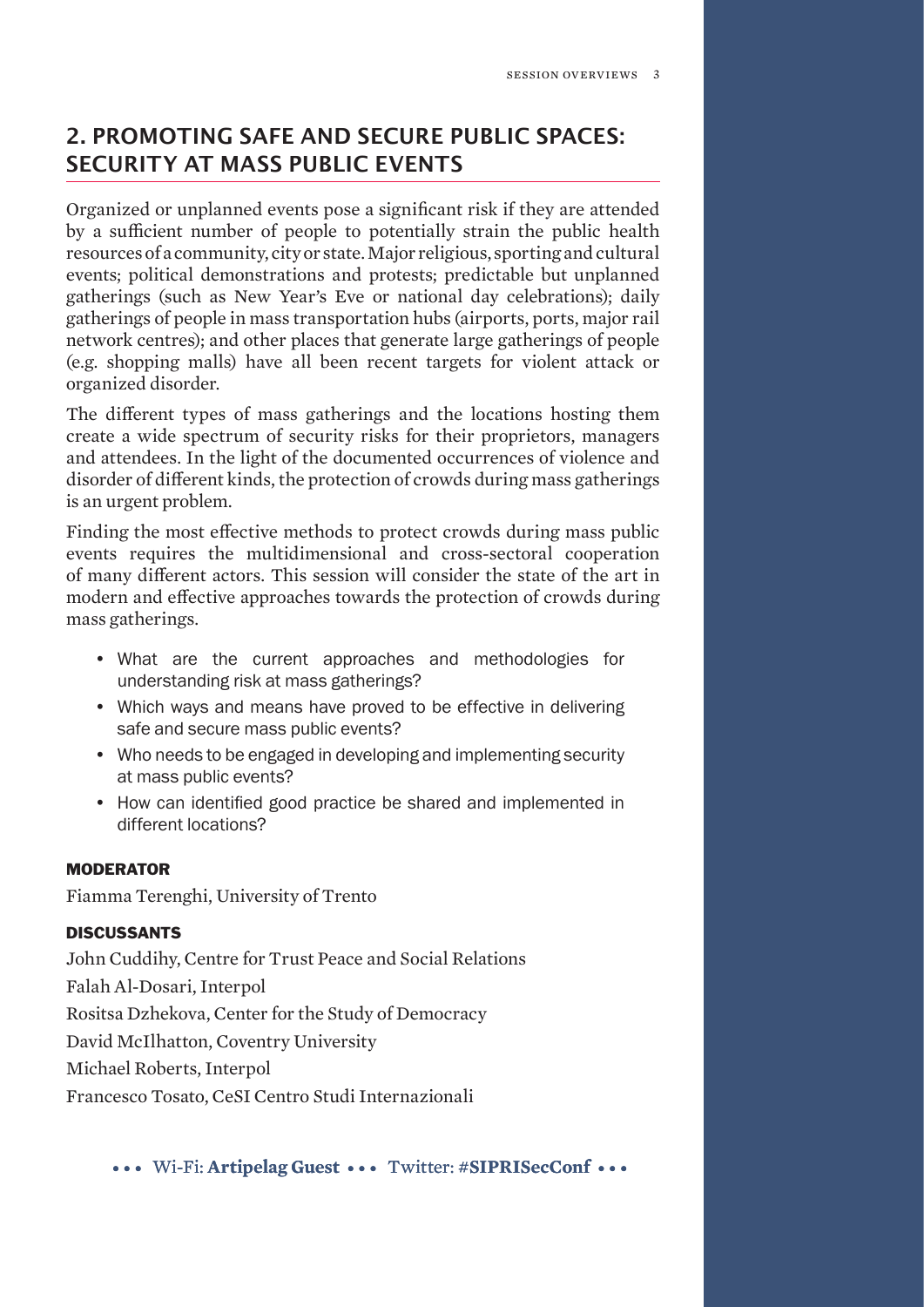## 3. POLICE STRATEGIES, TECHNOLOGIES AND INSTRUMENTS

Faced with urban security problems, police forces are investigating new strategies and making use of new instruments in order to increase efectiveness and to make the best use of limited resources. Strategies such as predictive policing are being explored to prevent crime or make investigation eforts more efective. The use of cameras and sensors—including body cameras, connected vehicles and drones—is becoming more widespread. To achieve better strategic and tactical intelligence, large quantities of data are being generated and applied using new software and novel analytical techniques.

The purpose of this session is to facilitate a peer-to-peer and expert discussion of current thinking about how technology is changing the role of police forces and about the most efective forms of policing—including the ways that police forces can work efectively with a range of actors in the private and non-governmental sectors.

- What types of technology are now becoming available to police forces to assist with strategic and tactical intelligence?
- What is the right balance between approaches that emphasize technology and other forms of policing?
- How can technology be used most effectively?
- Is there evidence that technology-led approaches lead to tangible results?

#### MODERATOR

Martin Innes, Cardif University

#### **DISCUSSANTS**

Daniel Pearce, UK National Counter-Terrorism Police Operations Centre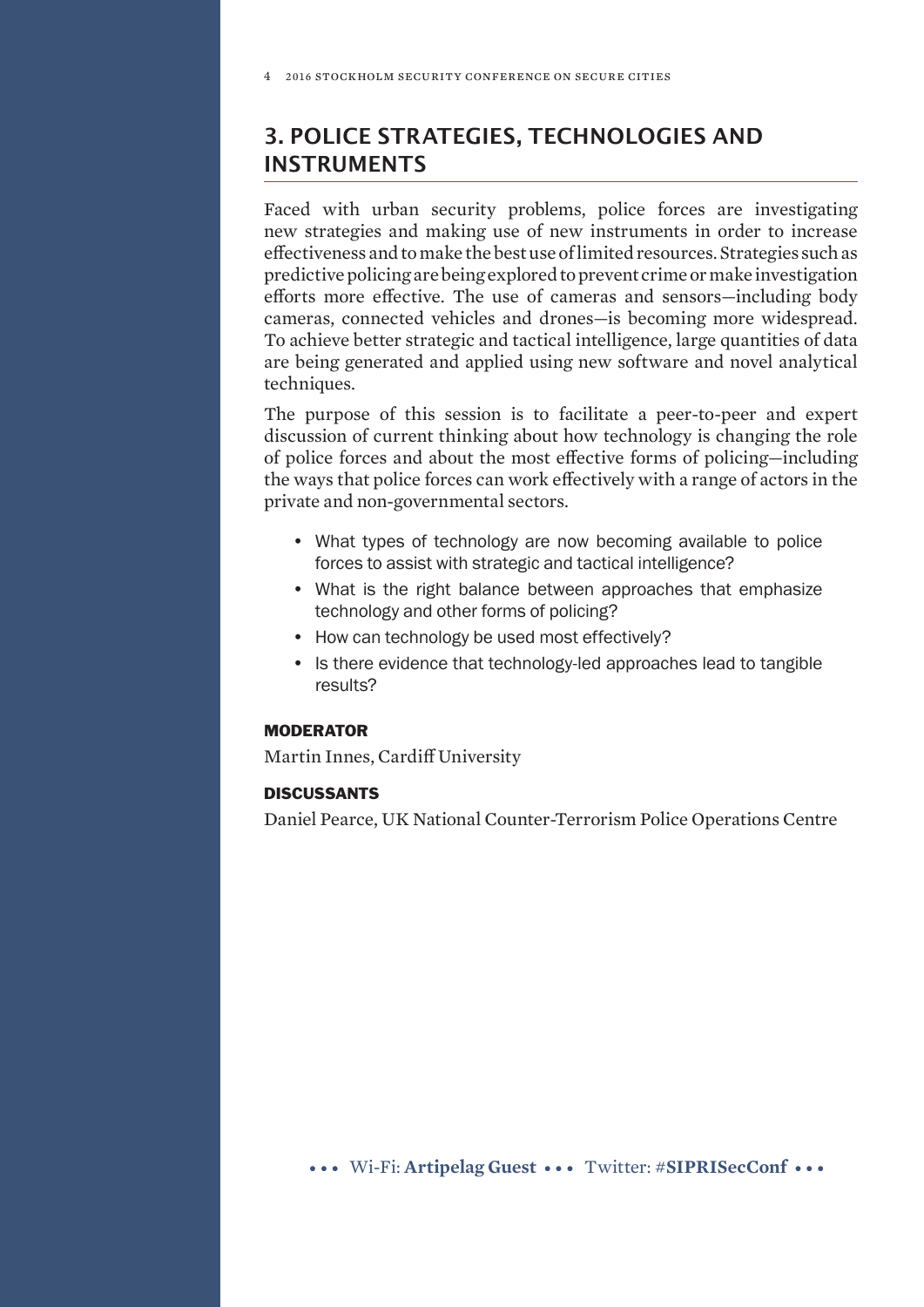## 4. GENDER, RESOURCES AND VIOLENCE

Resource allocation, housing availability and the provision of services and utilities in fields such as transportation, electricity, water and sanitation can be sources of tension within urban communities if there is a perception that decisions are unfair or one-sided in support of particular groups. Where cities expand in an informal and unplanned way, access to land may also be a cause of friction and a factor contributing to urban violence.

Recent studies by the World Bank and the United Nations suggest that women benefit less from urbanization and urban spaces than men and women want to play a full part in deciding questions such as tenure (ownership of land and property) and rights (what can be done on land and with property). Therefore, equal participation in decision making in both the legal and policy fields is one objective in a number of significant urban initiatives. However, there has been little systematic analysis of the gender dimensions of the intersection between unequal access to resources, urban poverty and violence.

This session will examine the links between resource allocation and urban security from a number of diferent perspectives, including access to decision-making processes, the inclusion of the gender perspective into urban planning and the implications of alternative approaches for urban unrest and urban violence.

- How can resource allocation be made more equal and more fair?
- What examples exist of integrated legal, policy and practical frameworks to reduce urban violence? What role does gender play within such frameworks?
- How can citizens engage in the development of equal and fair policies related to resources and utilities?
- To what extent has gender been identifed as a factor in urban violence?

#### MODERATOR

Raghida Dergham, Beirut Institute

#### **DISCUSSANTS**

Kristian Hoelscher, PRIO

Rayan Ismail, Beirut Madinati

Sian Maseko, Oxfam

Amiera Sawas, Imperial College London

Caroline Wamala-Larsson, Swedish Program for ICT in Developing Regions (SPIDER)

Serge Yazigi, Beirut Madinat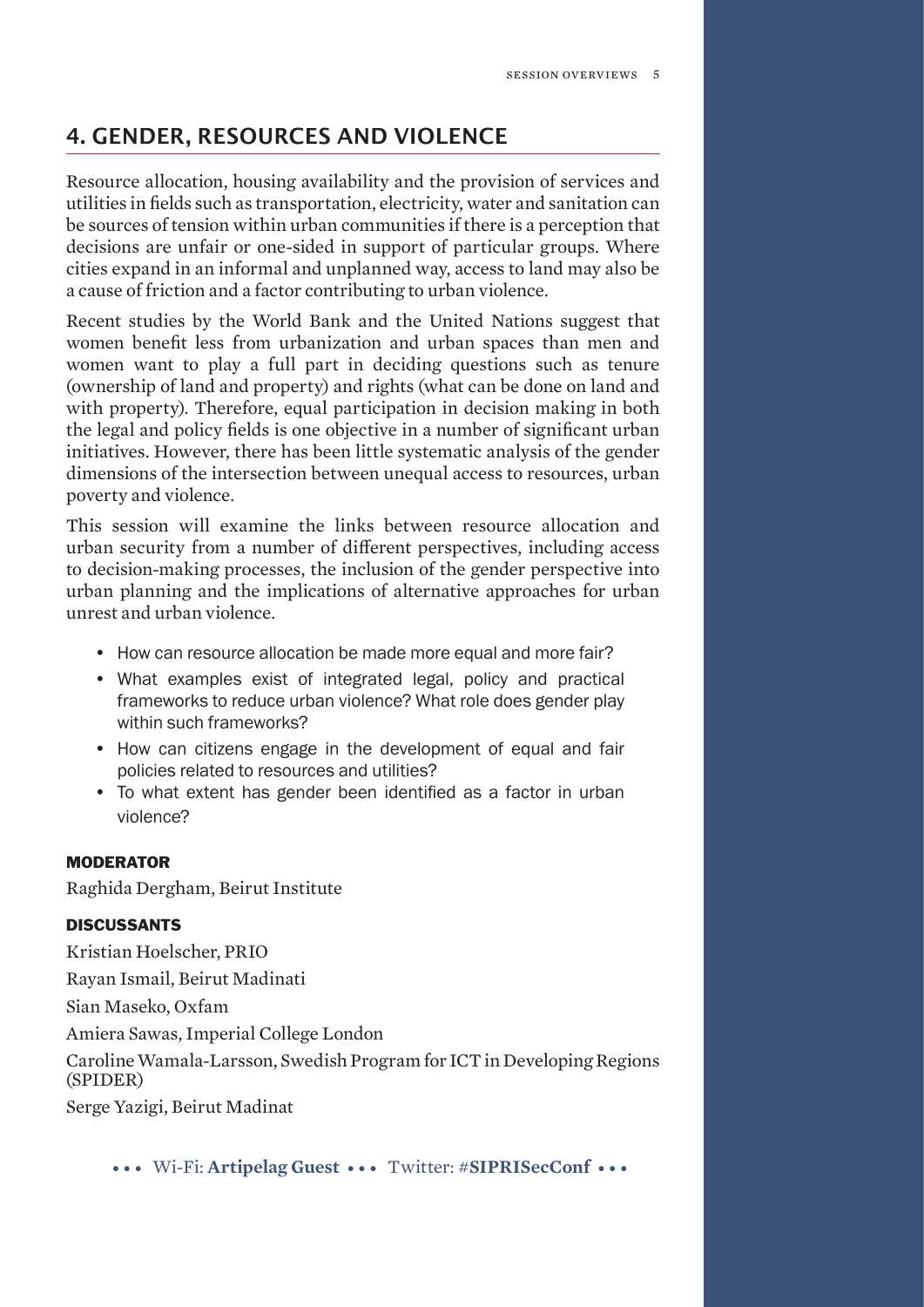## 5. ALEPPO CITY CASE STUDY

The International Committee of the Red Cross has drawn attention to the enormous challenges posed by the transformation of warfare from battles conducted in open spaces to engagements between warring parties in cities. When cities are simultaneously the battlefield *and* also the places where tens of thousands of civilians reside, meeting humanitarian needs becomes a complex and difficult task. Delivering necessary services and relief must be accomplished through simultaneous negotiation with a fragmented collection of armed actors.

The interruption of utilities such as water, electricity or heating and the loss of access to food, health care, information and commercial products is felt acutely by urban populations, who are highly dependent on factors beyond their control. High-population density makes strategies based on either supply or evacuation difficult to implement, while the majority of refugees and displaced persons are likely to seek refuge in towns and cities.

This session will examine the challenges that face humanitarian assistance in conflict-afected cities.

- What are the main barriers facing humanitarian organizations in confict-affected cities?
- Which decisions would be needed to reduce the identifed obstacles?
- Who needs to be engaged in developing effective strategies for humanitarian assistance in confict-affected cities?
- How can methods that have succeeded in delivering humanitarian assistance in confict-affected cities be successfully applied elsewhere?

#### MODERATOR

Baria Alamuddin, Journalist and Foreign Editor *Al-Hayat*

#### **DISCUSSANTS**

Chris Doyle, Council for Arab–British Understanding (CAABU) London Katrin Kisswani, Médecins Sans Frontières (MSF)

Melker Måbeck, Acting Secretary General, Swedish Red Cross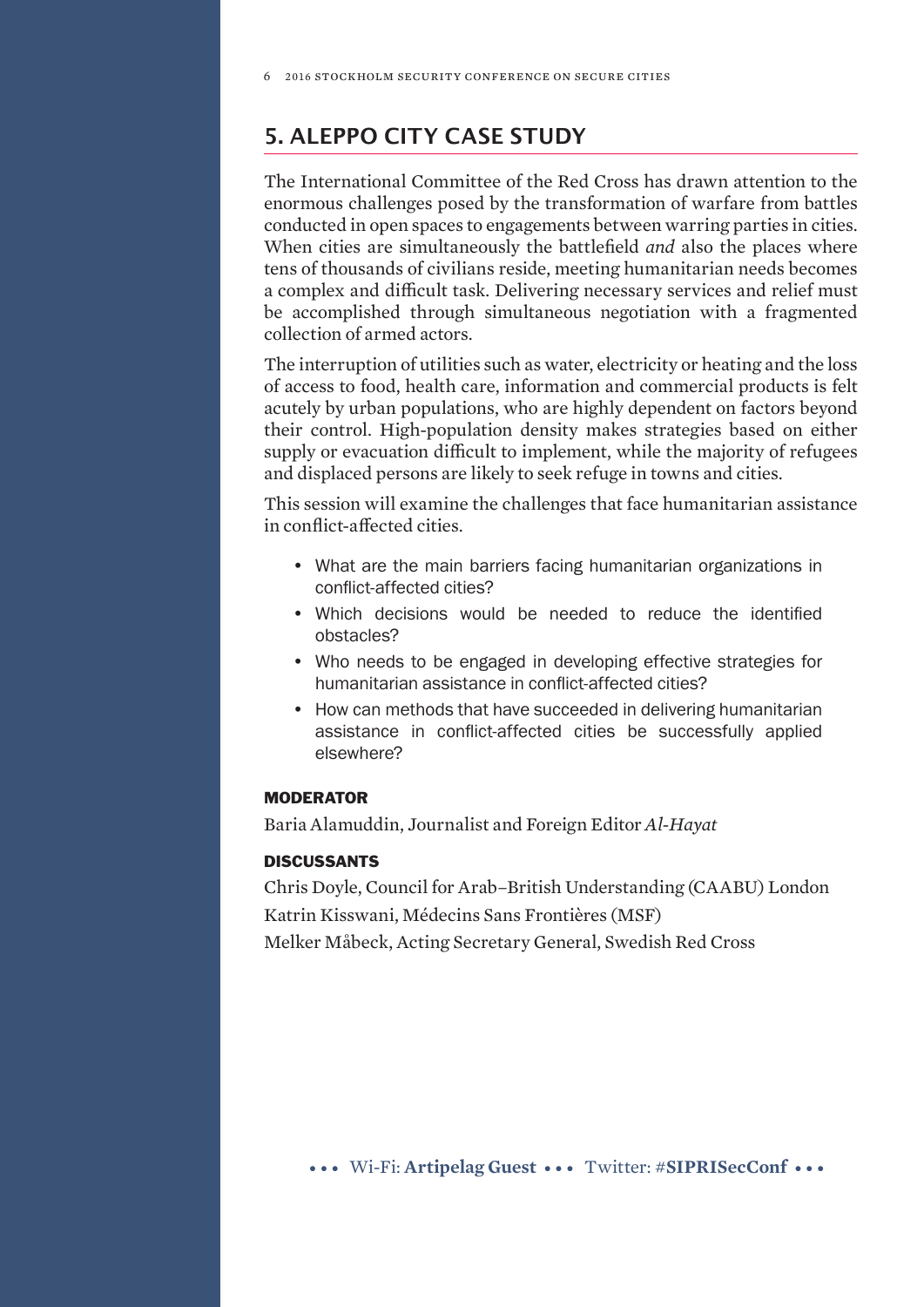## 6. COUNTERTERRORISM

Recent attacks have indicated that terrorist capabilities and tactics are evolving and becoming more lethal.

In Europe there has been an increase in the number of so-called 'lone wolf' attacks, where individuals use a variety of diferent means to attack their targets without extensive logistics, training or organization.

An increase in the number of more sophisticated, coordinated attacks has also been recorded in recent years. Larger groups of attackers—with combat training and experience, heavy weapons and sophisticated planning and support—present a problem that goes beyond the capacity of normal police work. However, in many countries there is a reluctance to increase the role of the military in internal security.

This session will discuss current models and approaches to countering terrorist attacks in cities in order to compare experiences and pinpoint key issues and questions that require further assessment. The session will be an opportunity for a peer-to-peer and expert discussion that can highlight and share good practice.

- How can civilian and military authorities work together to respond to the risk spectrum of terrorism?
- Which barriers need to be removed to promote better cooperation between the law enforcement, security services, military and other authorities?
- Who is not currently engaged in terrorism risk reduction and response, but should be?

#### MODERATOR

Iain Cameron, Uppsala University

#### DISCUSSANTS

Juliette Bird, NATO

Michael Chertoff, The Cherthoff Group

John Cuddihy, Centre for Trust Peace and Social Relations

Artur Denaro, Former Middle East Adviser to British Ministry of Defence David McIlhatton, Coventry University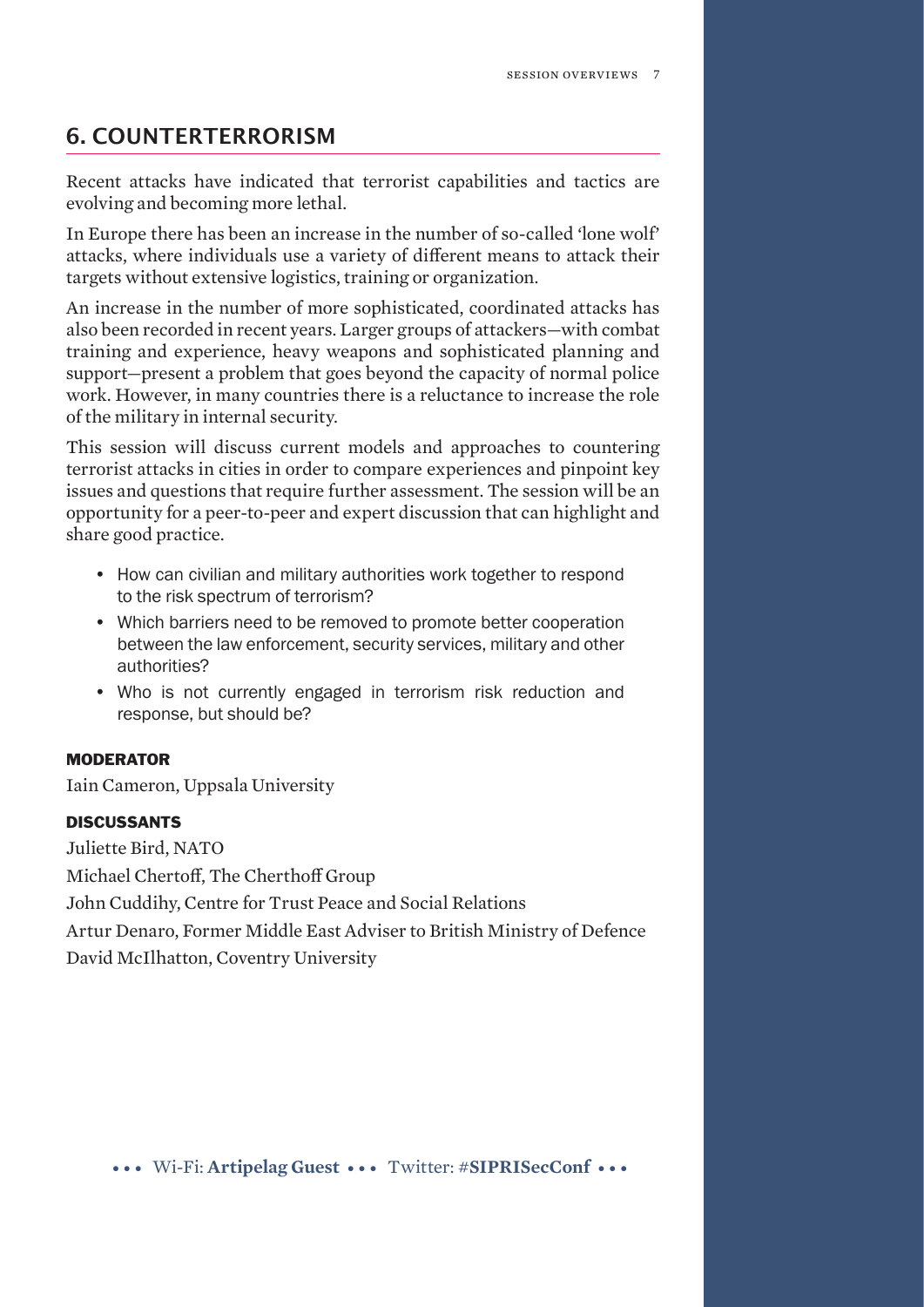

9.30–11.00 ••• Simultaneous breakout activities fireside chat Combating deep dive Reducing Gang topic workshop Strengthening

Radicalization ARTBOX 2 Violence **STUDION** Resilience of Vulnerable Communities ARTBOX 1

11.00-11.30 ••• Coffee break

11.30–12.30 ••• Closing Plenary ••• ARTBOX <sup>1</sup>

12.30–14.00 ••• Lunch at ARTIPELAG RESTAURANT

 $12.30 \cdots 13.00 \cdots 13.30 \cdots 14.15$ Bus transfer to the hotel/*Arlanda Express* train station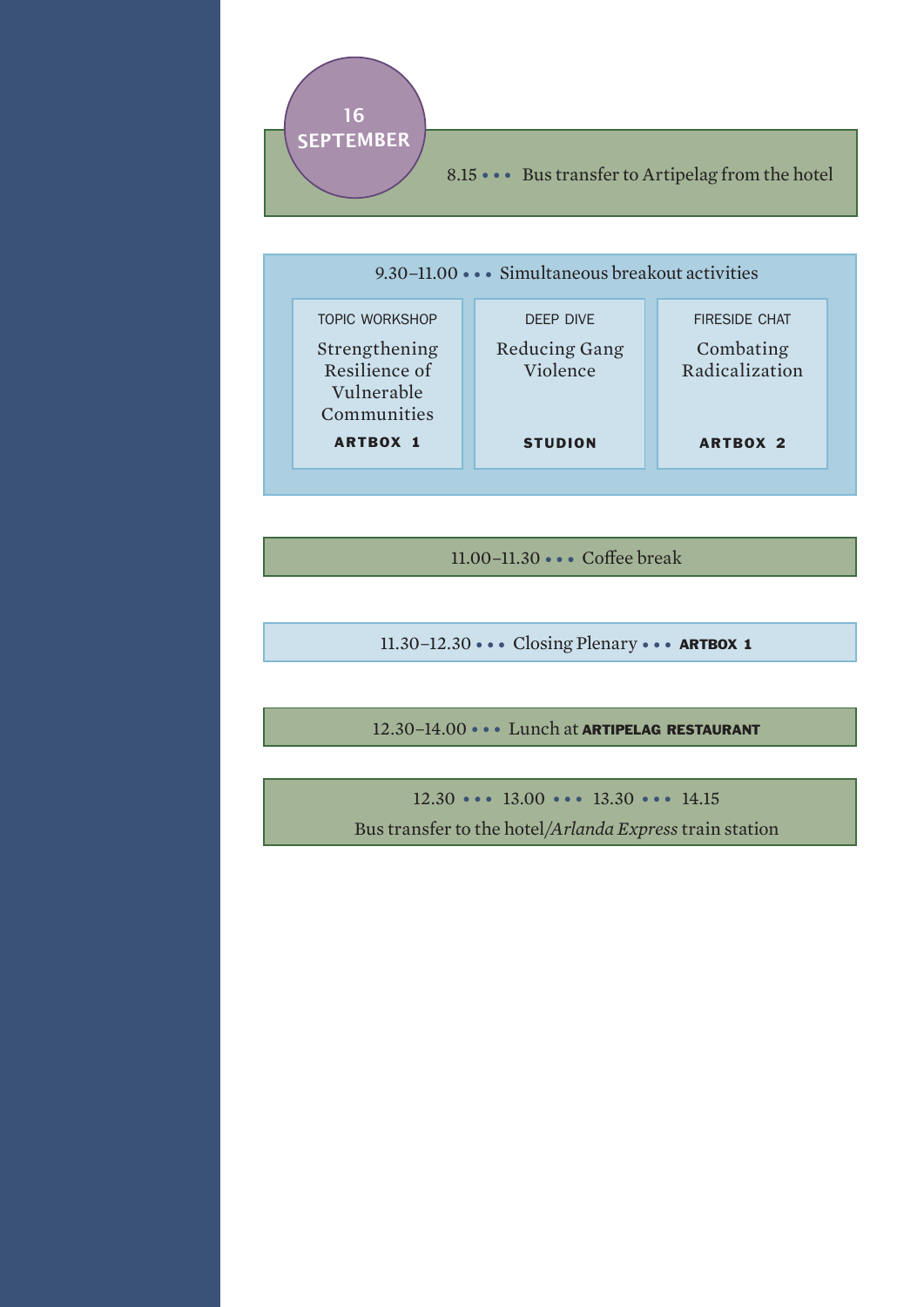## 7. STRENGTHENING RESILIENCE OF VULNERABLE COMMUNITIES

Extreme weather events may become more regular and more frequent in the future. If so, one consequence will be a growing number of cases of catastrophic flooding, wildfires, heat waves and winter storms. These events will place the resources and coping strategies of cities under great strain.

When a city suffers a natural or human-made shock, the impact is unlikely to be felt evenly among citizens and across diferent neighbourhoods. Some groups are likely to be better protected from the direct impact of the shock, better equipped to cope with the consequences and more likely to make the recovery to a normal life within a short span of time. Vulnerable communities may be those in the close proximity or direct pathway of an event, those that lack their own resources and coping strategies, and those that are allocated a lower priority by decision makers, or even excluded entirely from public protection.

This session will examine how resilience can be designed in ways that better prepare vulnerable communities, provide them with coping measures when a shock occurs and facilitate recovery.

- What provisions are cities and other authorities making to cope with natural and man-made disasters?
- How can responses be improved and made more effective, in particular in respect to vulnerable communities?
- What examples of good practice already exist?
- What are the most effective ways of sharing and spreading good practice?

#### MODERATOR

Andreas Hedskog, 4C Strategies

#### **DISCUSSANTS**

Lauren Alexander Augustine, Program on Risk, Resilience, and Extreme Events in the Office of Special Projects in the Division of Policy and Global Afairs

Kristin Baja, Climate and Resilience Planner, Baltimore City

Ted Berger, Office of Emergency Management and Communications, Chicago

Erna Danielsson, Risk and Crisis Research Centre (RCR) Mid-Sweden University

Ida Texell, Fire and Rescue Service, Attunda, Stockholm

••• Wi-Fi: **Artipelag Guest** ••• Twitter: #**SIPRISecConf** •••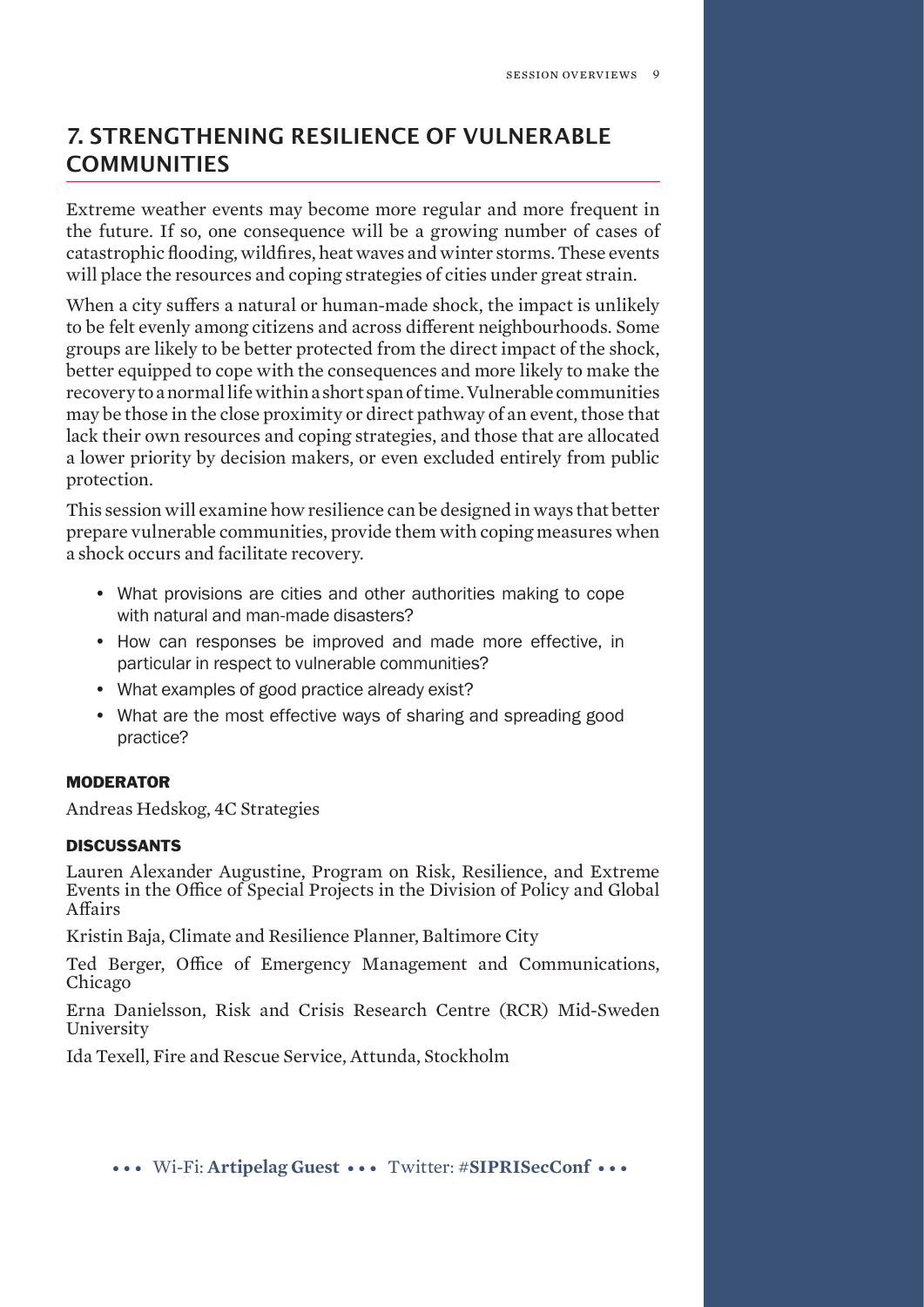## 8. REDUCING GANG VIOLENCE

Violence, various forms of criminality and public disturbances committed by gangs have been a persistent concern for cities for many years. Concern about a lowering of the threshold for gang-related violence and the availability and use of firearms caused the European Union to emphasize reducing gang and gun-related violence in its internal security strategy.

Cities have developed both preventative and reactive strategies for gangrelated violence, and it is useful to examine the approaches adopted by European cities in addressing the violent crimes associated with territorial gangs.

This session will explore the ways and means by which gang and gunrelated violence have been reduced in specific European cities with a view to understanding and reproducing good practice.

- Which actors need to be engaged in a successful strategy against gang and gun violence?
- Which methods have proved effective in reducing the scale of the problem?
- How can the methods that have succeeded in one location be successfully applied elsewhere?
- What are the pathways for sharing information and experience most effectively?

#### MODERATOR

Matt Lewis, Arquebus

#### **DISCUSSANTS**

Gunnar Appelgren, Swedish Police Afzal Khan, MEP, former Mayor of Manchester Amir Rostami, University of Stockholm Darren Shenton, Arquebus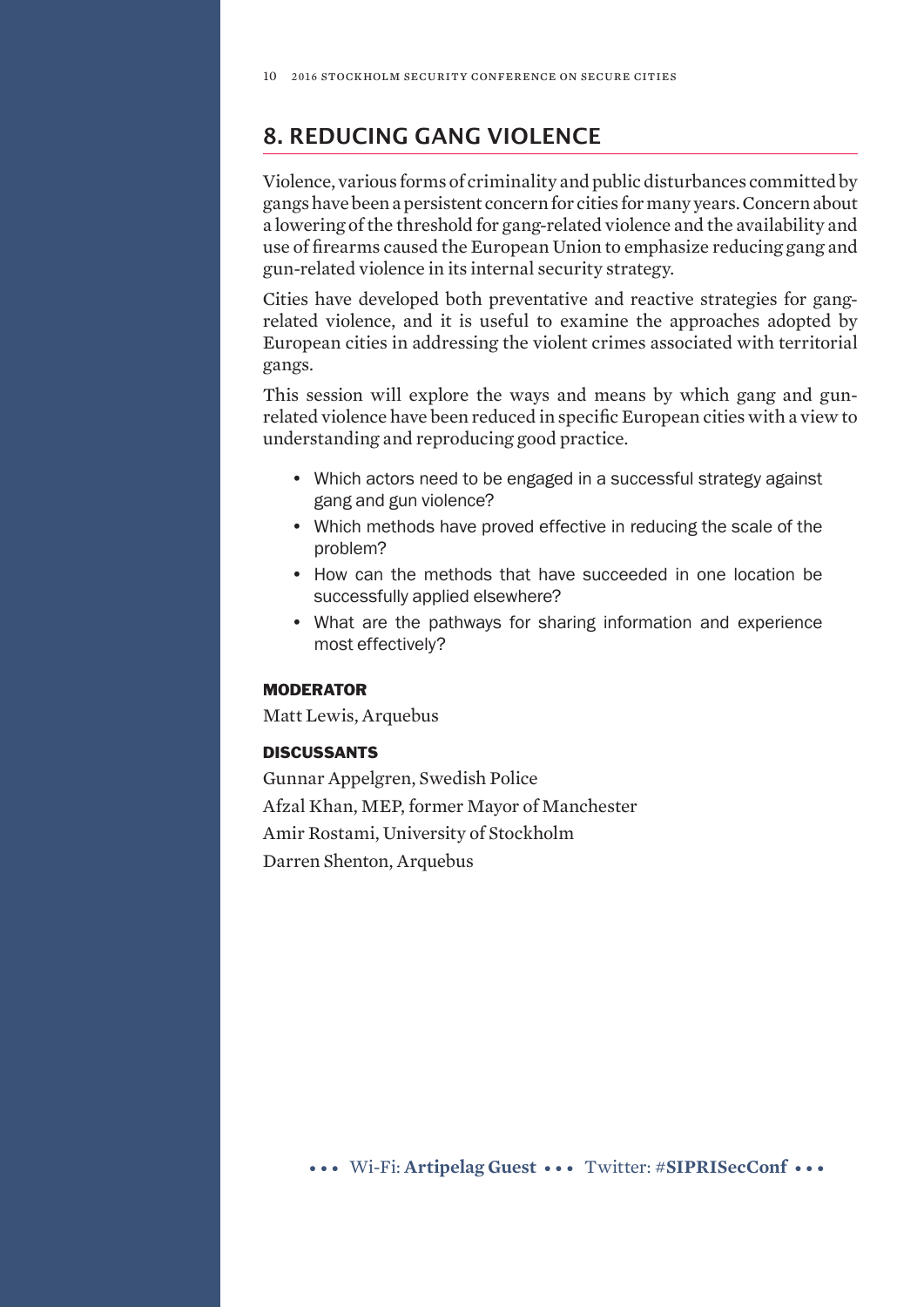## 9. COMBATING RADICALIZATION

Groups planning terrorist attacks have succeeded in recruiting citizens to their cause in significant numbers, underlining the efectiveness of their communication strategies. In order to combat the communication strategies of terrorist groups, as well as other extremist groups that may be planning violent actions, it is important to understand why the narrative is efective.

This session will focus on the process by which radicalization occurs, including a focus on how radical messages are delivered and why they are positively received.

The urbanization dynamic is often led by young people seeking new opportunities and new ways to reach their potential. Efective outreach and engagement with young people is going to be an increasingly important priority in the context of urbanization. This session will include the question of engagement and interaction with younger audiences that may not be responsive to traditional political processes.

- Does evidence suggest that the number of individuals willing to commit violent acts is now increasing?
- Is violent extremism different from violent hate crime?
- Are there new strategies and pathways for spreading radical messages?
- Has there been a change in the type of people that are likely to be infuenced by radical messaging?

#### MODERATOR

Robert Örell, Fryshuset

#### **DISCUSSANTS**

Christopher Daase, PRIF Drew Mikhael, Queens University Belfast Darko Trifunovic, University of Belgrade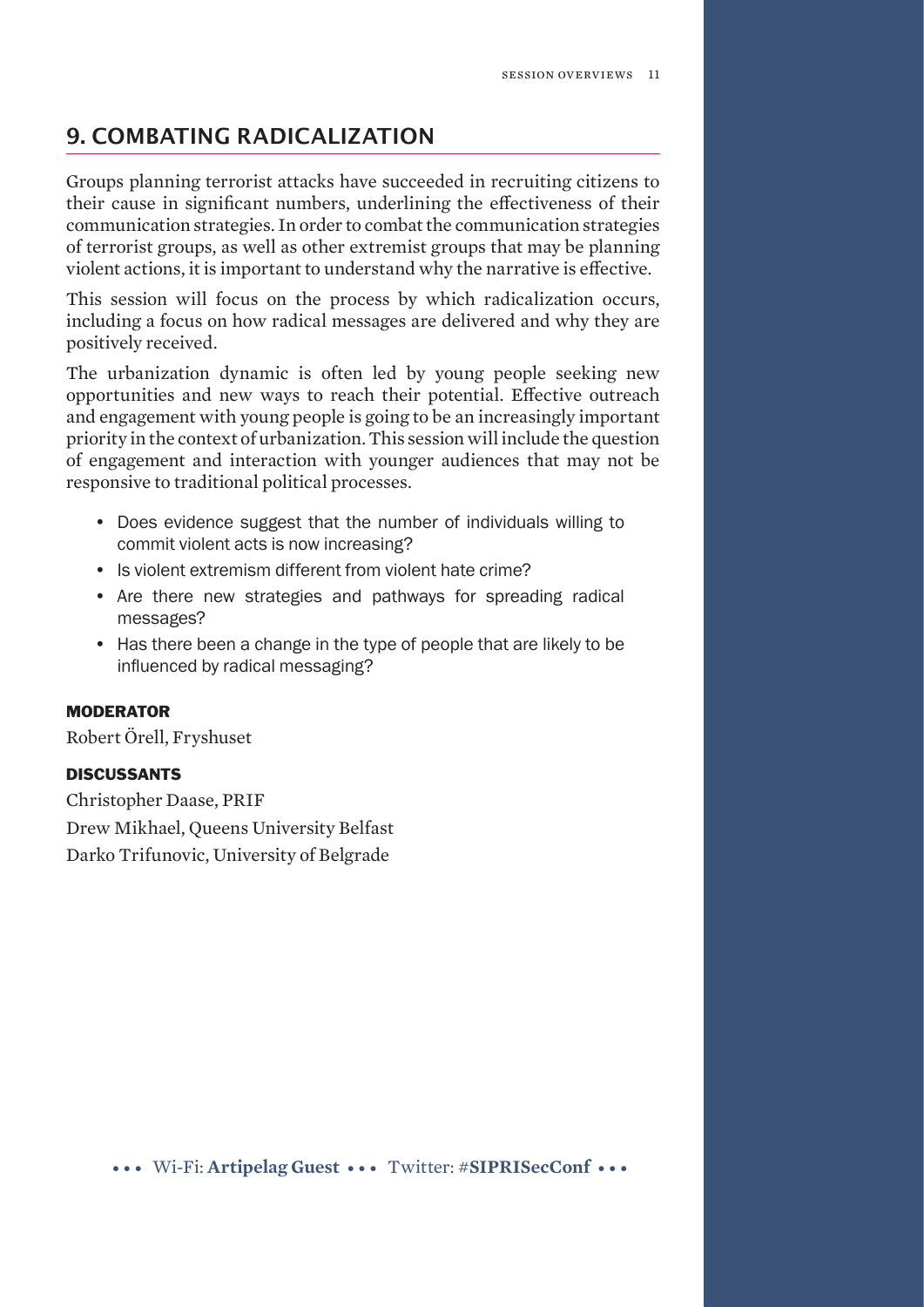### BIOGRAPHIES

#### BARIA ALAMUDDIN

Baria Alamuddin is an award-winning journalist and broadcaster in the Middle East and the United Kingdom. She is currently the Editor of Media Services Syndicate, Foreign Editor of *Al-Hayat* and has interviewed numerous heads of state. Baria was a news anchor for Lebanese Television and also makes numerous appearances, as an analyst on Middle Eastern affairs, on CNN International and American Edition. BBC, Sky News, ITN, CNBC, Al-Arabia, Al-Jazeera, Al-Jazeera International, Abu Dhabi Television, LBC and other TV channels. Baria is a frequent guest speaker and moderator at international conferences, she has been the President of the IAC (International Arab Charity) since 2004 and is a member of the advisory board of the Tällberg Forum in Sweden. Baria is now the CEO of a media strategy and training company. She has provided coaching in leadership and effective communication to a number of senior government offcials in several countries.

#### URBAN AHLIN

For the past 20 years, Urban Ahlin has worked in the feld of foreign policy. He has been a member of the Riksdag (Swedish Parliament) since 1994, representing the Swedish Social Democratic Party. He is the current Speaker of the Riksdag. Together with economist and philanthropist George Soros, he was a founding member of the frst pan-European think tank, the European Council on Foreign Relations (ECFR).

#### DR REGINA ARANT

Regina Arant is a Postdoctoral Fellow at Jacobs University Bremen in Germany, where she is a member of the Social Cohesion Radar research group under Professor Klaus Boehnke. She is a trained psychologist with degrees from the Bremen International Graduate School of Social Sciences (BIGSSS) at Jacobs University Bremen, the University of Bremen and the University of Cologne. In addition to social cohesion, her research interests include the construction and change of geopolitical identities in response to intercultural experiences.

#### DR LAUREN ALEXANDER AUGUSTINE

Lauren Alexander Augustine is the Director of the Program on Risk, Resilience, and Extreme Events in the Office of Special Projects (OSP) in the Division of Policy and Global Affairs at the National Academies of Sciences, Engineering, and Medicine in Washington, DC. The marquis program in the OSP is the Resilient America Roundtable, an effort that uses science, analysis and technology—in combination with community engagement—to build resilience to disasters and other disruptions. Augustine serves on the World Economic Forum's Global Agenda Council on Risk and Resilience. She is a member of the Advisory Board for the American Geophysical Union's Thriving Earth Exchange program and assists with the Business and Science Forum of the United Nations Office for Disaster Risk Reduction.

#### KRISTIN BAJA

Kristin Baja is the Climate and Resilience Planner with the Office of Sustainability at Baltimore, Maryland. She is responsible for development and implementation of the Baltimore's Disaster Preparedness Project and Plan (DP3) which integrates climate adaptation with hazard mitigation efforts. She is also responsible for climate change communication and outreach, Community Rating System certifcation, resiliency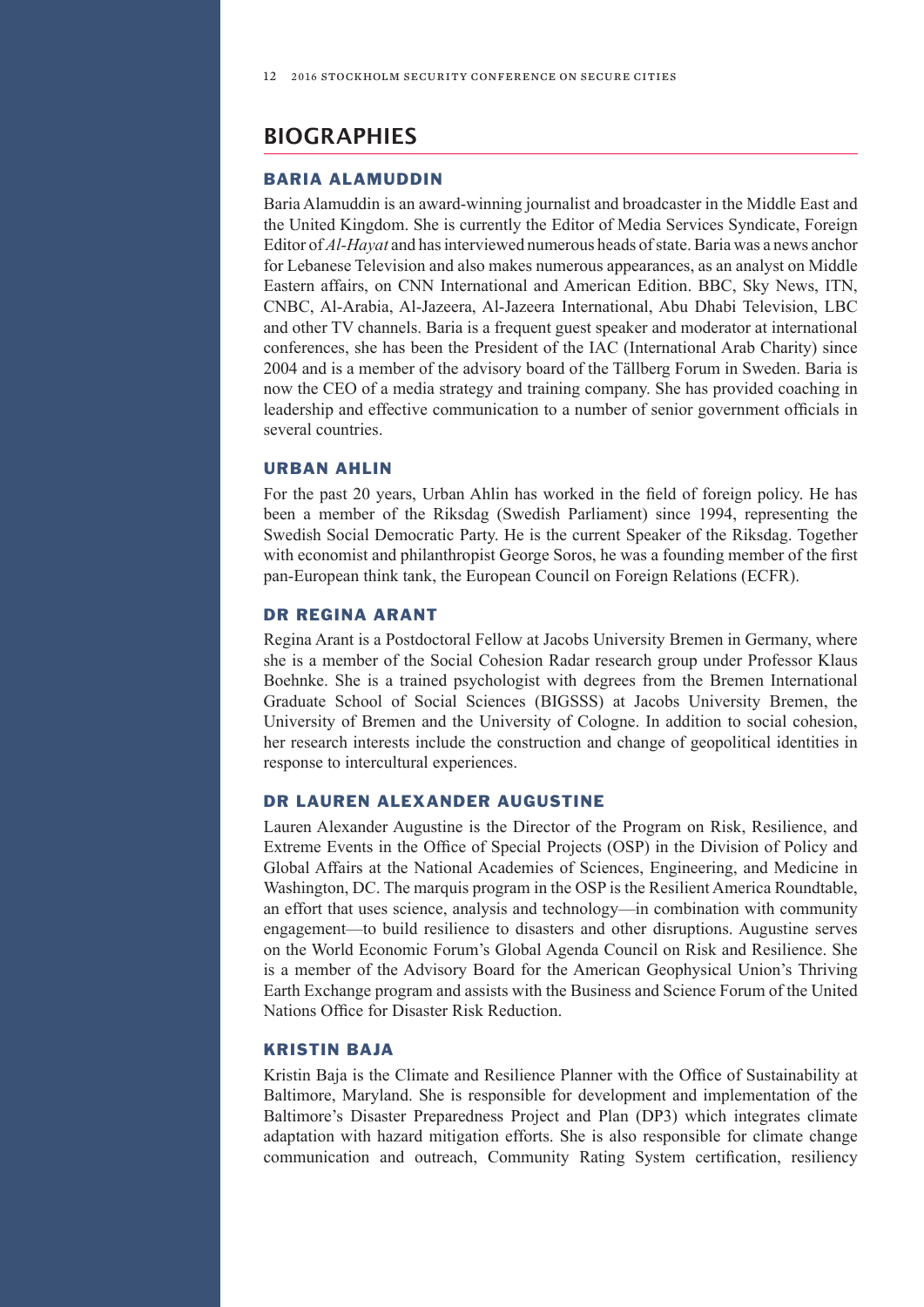planning and STAR Communities certifcation. Baja is a Certifed Floodplain Manager and is also responsible for regulating the city's foodplain. She is an active member of the Urban Sustainability Directors Network, Climate Communications Consortium of Maryland, American Society of Adaptation Professionals and the Baltimore City Forestry Board.

#### TED BERGER

Ted Berger is Chief of Staff for the City of Chicago Offce of Emergency Management and Communications (OEMC). Chicago's OEMC consists of approximately 2 300 employees and includes 911 Operations, 311 City Services, the Office of Emergency Management, Traffc Management Authority and the Public Safety Information Technology Section in addition to homeland security related planning functions. Berger is responsible for coordinating policy, strategy, legislative and intergovernmental affairs. He holds a BA in Political Science from Bradley University and is completing a MA in Security Studies at the Naval Postgraduate School, Center for Homeland Defense and Security.

#### DR JULIETTE BIRD

Juliette Bird has been the Head of NATO's Counter Terrorism section, within the Emerging Security Challenges Division, since September 2011. In the course of a 20-year career in the British foreign service, Bird specialized in global threats, including proliferation, fnancial crime and, most extensively, terrorism. She served in the British Joint Terrorism Analysis Centre and was then seconded to NATO to set-up an equivalent body for the Alliance.

#### EMILIA BJUGGREN

Emilia Bjuggren is Vice Mayor of the City of Stockholm. She has a BA in Economics and Political Science from Stockholm University. Bjuggren frst entered the Stockholm City Council in 2010. She acted as Oppositional Vice Mayor in 2014, representing the Social Democratic Party, before being elected Vice Mayor in September 2014. Her main areas of responsibility are labour market and sports policy, and she is the chairman of the board of Stockholm Globe Arena.

#### IAIN CAMERON

Iain Cameron is Professor in Public International Law at Uppsala University. He is the author of numerous books and articles in the feld of international and constitutional law. He has specialized particularly in issues relating to security and human rights. In 2005, he was appointed by the Swedish Government to the Venice Commission—the Council of Europe advisory body on constitutional and international law issues.

#### MICHAEL CHERTOFF

Michael Chertoff was Secretary of the US Department of Homeland Security (DHS) from 2005 to 2009. Following Hurricane Katrina, Chertoff was responsible for integrating the Federal Emergency Management Agency into DHS. Earlier, during more than a decade as a federal prosecutor, he investigated and prosecuted cases of political corruption, organized crime, corporate fraud and terrorism—including the investigation of the 9/11 terrorist attacks. At The Chertoff Group, he provides high-level strategic counsel to corporate and government leaders on a broad range of security issues, from risk identifcation and prevention to preparedness, response and recovery. Chertoff is a *magna cum laude* graduate of Harvard College (1975) and Harvard Law School (1978).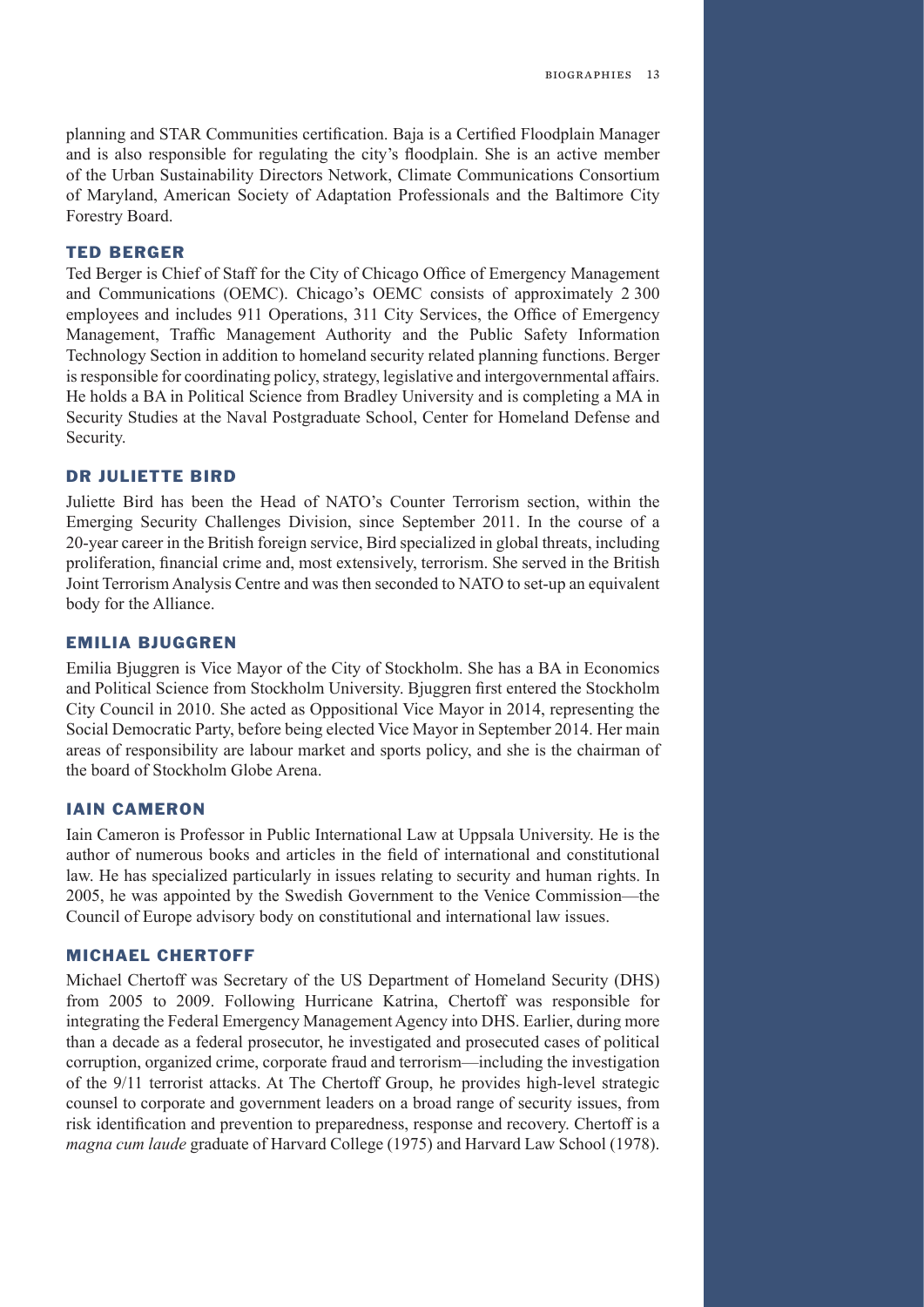#### DR CHRISTOPHER DAASE

Christopher Daase is Chair for International Organization at Goethe University Frankfurt and Deputy Director of the Peace Research Institute Frankfurt (PRIF). Previously he held the Chair in International Relations at the University of Munich (2004-2009) and was Senior Lecturer at the University of Kent as well as Director of the Programme on International Confict Analysis at the Brussels School of International Studies (1999- 2004). He holds an MA in Political Science, Philosophy and Literature and a PhD in International Relations from the Free University of Berlin. His research centres on theories of international relations, security issues, guerrilla warfare and terrorism as well as international institutions.

#### ERNA DANIELSSON

Since 2006, Erna Danielsson has worked with researchers at the National Defence College in Karlstad, Sweden, on leadership in complex emergencies. Since 2007 she has been working at the Risk and Crisis (RCR) Research Centre (formerly KRIHS) with research on the organizational aspects of cooperation on crises, including the interaction before, during and after the emergency. Ongoing research includes Multi Collaboration at Ordinary Crises (MOSAIC) and Preparedness and Resilience Against CBRN Terrorism using Integrated Concepts and Equipment (Practice).

#### MAJOR GENERAL ARTHUR DENARO

During his distinguished career, Major General Arthur Denaro's appointments have included Commandant at the Royal Military Academy Sandhurst, Middle East adviser to the British Secretary of State for Defence, and Chief of Staff of the UN Protection Forces during the Balkans confict. Among his recent appointments, Denaro was Trustee of the Prince's Trust, an adviser to the courts of the Amir of Qatar, HM the King of Jordan, and the Crown Prince of Bahrain. He is a Deputy Lieutenant for Herefordshire and an Extra Equerry to HRH the Prince of Wales.

#### RAGHIDA DERGHAM

Raghida Dergham is Columnist, Senior Diplomatic Correspondent, and New York Bureau Chief for the London-based *Al-Hayat* newspaper since 1989. Dergham is the Founder and Executive Chairman of Beirut Institute—an indigenous, independent, intergenerational think tank for the Arab region with a global reach. An authority on strategic international relations, Dergham is a member of the Council on Foreign Relations, and an Honorary Fellow at the Foreign Policy Association. She served on the International Media Council of the World Economic Forum and is a member of the Development Advisory Committee of the IAP—the Global Network of Science Academies.

#### **FALAH AL-DOSARI**

Falah Al-Dosari has over 10 years' experience with the Qatari police forces and is currently seconded to INTERPOL as the Senior Manager for Project Stadia. Al-Dosari has extensive experience in international policing and security and has held leadership roles with both the United Nations and INTERPOL. Prior to joining Project Stadia, Al-Dosari led INTERPOL's response to drugs and organized crime in the Middle East and North Africa. Al-Dosari has knowledge of and expertise in major-event policing and security, international law enforcement liaison and coordination, dignitary protection, complex drugs and organized crime investigations and programme management.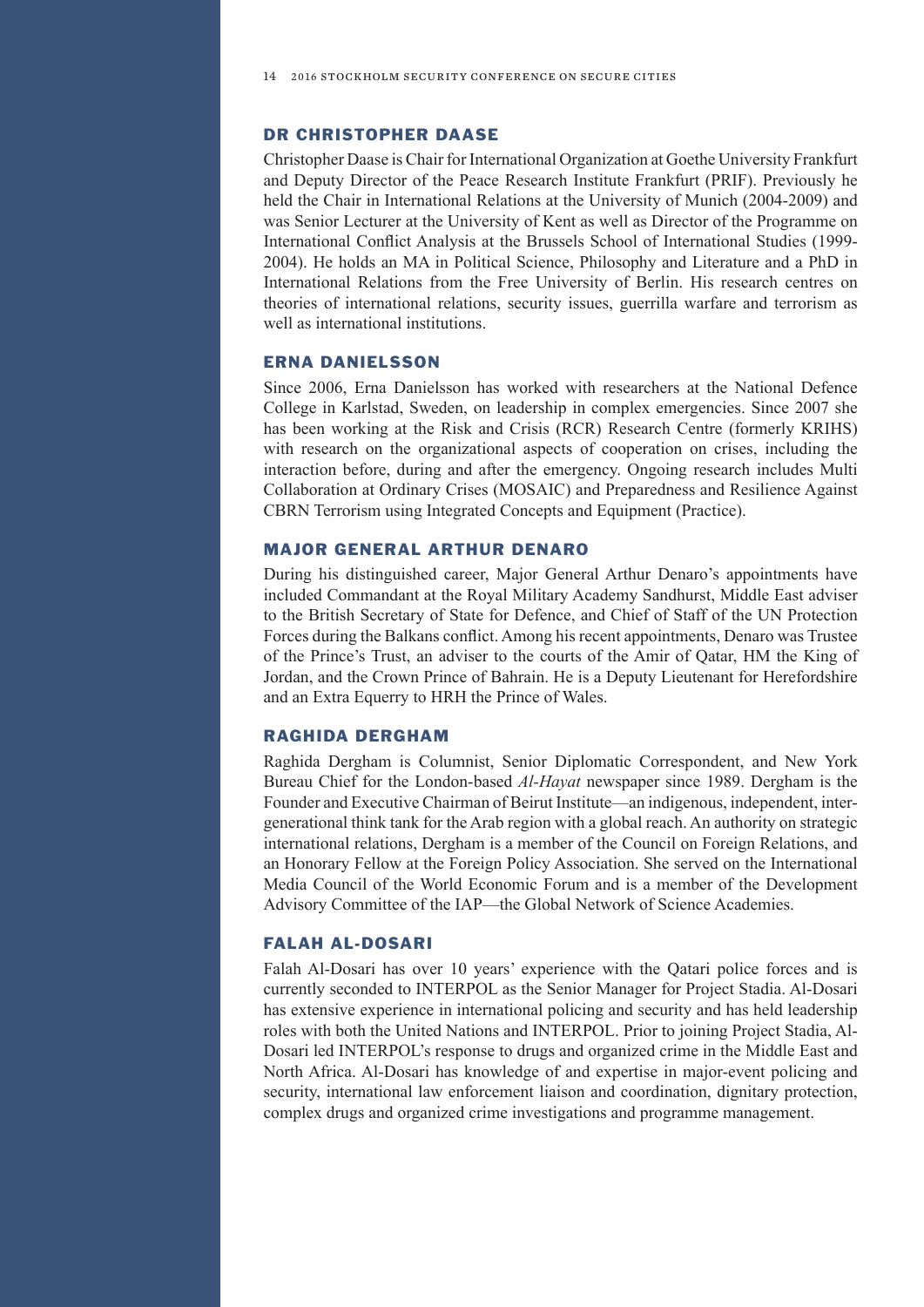#### CHRIS DOYLE

Chris Doyle is the director of CAABU (Council for Arab–British Understanding). As the lead spokesperson for CAABU and as an acknowledged expert on the region, Doyle is a frequent commentator on TV and Radio and gives numerous talks on issues such as the Arab Spring, Libya, Syria, Palestine, Iraq, Islamophobia and Arabs in Britain. He has had numerous articles published in the British and international media. He has organized and accompanied numerous British Parliamentary delegations to Arab countries.

#### ROSITSA DZHEKOVA

Rositsa Dzhekova is Coordinator of the Security Program at the Center for the Study of Democracy, a Sofa-based interdisciplinary think tank. She conducts research and policy analyses on radicalization and violent extremism, crime prevention, organized crime, border security and policing. Her current work is related to developing practical tools for monitoring radicalization risks and political violence in South East Europe, and strengthening the role of frontline practitioners in prevention. Previously, she worked as a political analyst and consultant at the global risk advisory Control Risks in Berlin and London. Rositsa holds a BA in Political Science (Free University Berlin, Germany) and an MA in Social Research (University of Sheffeld, UK).

#### MAURICIO FERNÁNDEZ

Mauricio Fernández is a Costa Rican Police Officer who lives in Cartago City, Jimenez, Pejibaye, Costa Rica. He was educated at the Escuela San Francisco de Tuis, Ciudad de Cartago and the secondary school Colegio Nocturno of Cartago. He also studied at the University Castro Carrazo. Other career studies include the basic police course, a senior technician course for public safety and a course for citizen safety. He is currently in charge of the 'Plan Cuadrante' (the Quadrant Plan) for Barrio Amon, a neighbourhood in San Jose.

#### MARIA FULLMEN SALAZAR ELIZONDO

Maria Fullmen Salazar Elizondo is Deputy Minister of Public Security of Costa Rica. She has MA in Business Administration from the National University. She holds a degree from the University of Costa Rica. Deputy Minister Salazar worked as a parliamentary advisor in the Legislative Assembly of Costa Rica, in the area of technical service from 1991 to 1999. In 1999, she was named deputy minister of Public Security in charge of preventive programs such as Safety of Communities, Secure Trade, and Drug Enforcement Agency. From 2006 to April 2014 she returned to the National Assembly as an advisor to the Commission on Security and Drug Traffcking and Commission on Human Rights.

#### HILLEVI ENGSTRÖM

Hillevi Engström is chief director of Upplands Väsby Municipality. A member of the Moderate Party, she served as a Member of the Riksdag (Swedish Parliament) from 2002 to 2015. She was Sweden's Minister for Employment from 2010 to 2013 and Minister for International Development Cooperation from 2013 to 2014.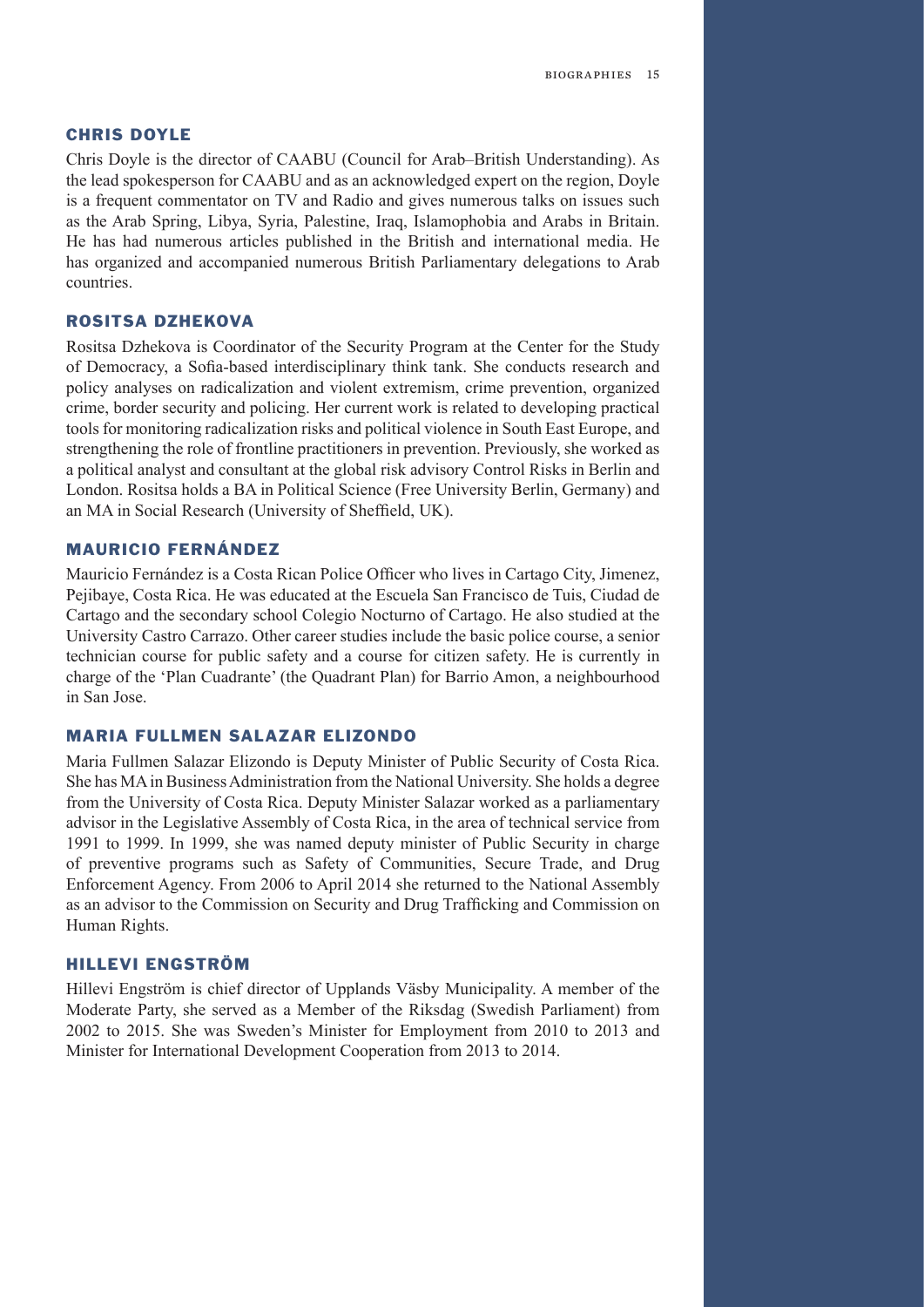#### ANDREAS HEDSKOG

Andreas Hedskog is the Executive Chairman at 4C Strategies, a leading international provider of risk management solutions. As management consultants and suppliers of software systems, 4C Strategies provides its public and private sector clients with the skills, tools and end-to-end solutions they require to create and sustain their organizational risk and crisis management capabilities.

#### DR KRISTIAN HOELSCHER

Kristian Hoelscher is a Senior Researcher at Peace Research Institute Oslo (PRIO). His research interests lie at the intersection of urbanization, governance and confict, with cross-cutting themes including migration, demography and environmental change. Past and current research has focused on the political dimensions of urban crime and social violence in Brazil and Latin America; urban governance in India; urban security and migration in Europe and Norway; environmental change, migration and violence in South Asia; and youth and political violence. Hoelscher holds a PhD in Political Science from the University of Oslo and an MSc in Population and Development Studies from the London School of Economics and Political Science. He also holds a BA in Business, and a BSc (Hons) in Psychology from the University of Queensland in Brisbane, Australia.

#### DR MARTIN INNES

Martin Innes is Director of the Crime and Security Research Institute and Universities' Police Science Institute, both at Cardiff University. Between 2004–13, Innes was Editor of the journal *Policing and Society*, and his most recent book is *Signal Crimes* (Oxford University Press, 2014). His research has been highly infuential across policy, practitioner and academic communities, both nationally and internationally. His current research includes leading the establishment of the OSCAR (Open Source Communications Analytics Research) Centre in partnership with the British Counter-Terrorism Functions Command and the police forces in South Wales, the West Midlands, Surrey and Sussex; work on Behavioural Crime Prevention approaches; and several empirical studies of counter-terrorism policing. He has acted in an advisory capacity to policing and security agencies, and governments in the USA, Canada, Australia and Holland. He serves on the Professional Committee of the College of Policing.

#### RAYAN ISMAIL

Ismail Rayan is a Lebanese political activist and entrepreneur. In 2011, he founded Fly-Foot.com and serves as the company's CEO. He is currently elected as Chairperson of the Beirut Madinati Movement (Beirutmadinati.com), after he coordinated the elections operations for Beirut Madinati during the 2016 Municipality Elections in Lebanon. He has participated in several political leadership workshops in Lebanon and abroad, in particular with International Alert, The Danish Youth Council (DUF) and the US State Department (IVLP) Bureau of Educational and Cultural Affairs. He is the City University of London Alumni Lebanon Coordinator and the Youth advisor for the Samir Kassir Foundation. He holds a BA in Economics from the American University of Beirut (2006) and an MSc in International Business from City University in London (2007).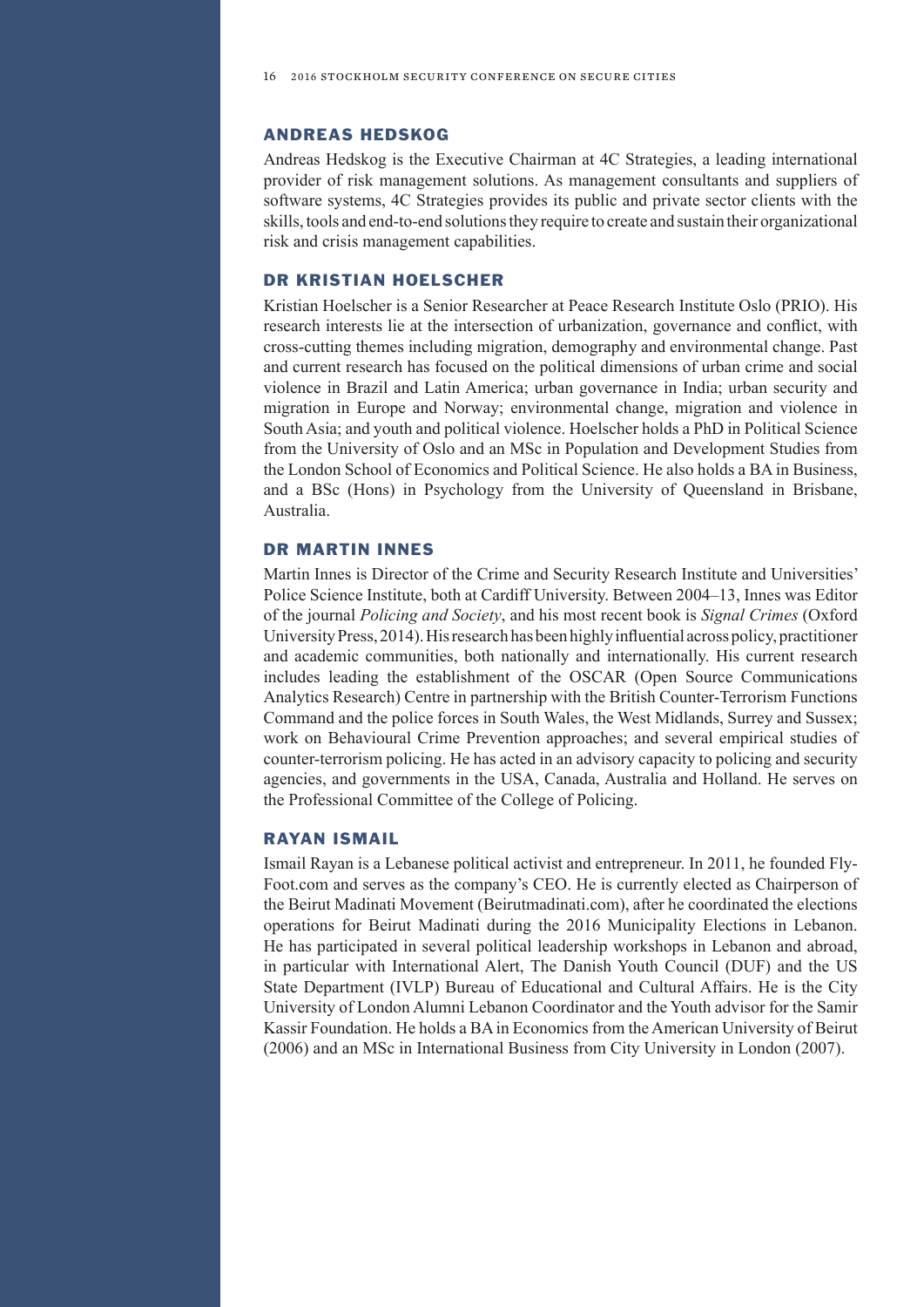#### AFZAL KHAN

Afzal Khan is a British Member of the European Parliament (MEP). He is Vice Chair of the Security and Defence Committee and a Member of the Foreign Affairs in the European Parliament. He has recently been appointed by the Socialists and Democrats Group in the European Parliament as a member of the Task Force Working Group on countering terrorism and is also the spokesperson for Bosnia and Herzegovina. Before he became an MEP, he was the frst Asian Lord Mayor of Manchester and served as a Councillor for 15 years. From 2000 to 2004 Khan was a member of the Department of Trade and Industry's Ethnic Minority Business Forum, advising the then Secretary of State. Following the 2005 London bombings he was a member of a Home Office working group aimed at preventing extremism. He was a Trustee of the British Red Cross/Red Crescent, Human Appeal International and the BBC's Children in Need. He was Assistant Secretary General of the Muslim Council of Britain. He is currently Secretary General of the British Muslim Heritage Centre. He has worked extensively in the community to build bridges between different communities and faith groups and was awarded a CBE for this.

#### KATRIN KISSWANI

Katrin Kisswani is the President of Doctors Without Borders (MSF) Sweden.

She is a nurse anaesthetist and has worked with MSF since 2005. She has worked in a total of 23 different feld assignments and has been part of the Emergency Unis for 3 years. The majority of projects have been confict settings mainly in coordination positions. In 2013, she began a masters programme in International Humanitarian Action at Uppsala University and was elected as a board member of MSF Sweden. In 2015, she was elected as the President of MSF Sweden and is now entering her second mandate period.

#### DR MANDI LARSEN

Mandi Larsen is a Postdoctoral Fellow at Jacobs University Bremen where she is a member of the Social Cohesion Radar research group under Professor Klaus Boehnke. She is a trained sociologist and public health professional with degrees from the Bremen International Graduate School of Social Sciences (BIGSSS) at Jacobs University Bremen, the University of Bremen, Columbia University and Seattle Pacifc University. In addition to social cohesion, her research interests include the gendered intersection between social policy and health.

#### MATT LEWIS

Matt Lewis is the Director of Arquebus. An experienced law enforcement professional, his work has seen him operate within the covert, intelligence and operational policing environments. As the former Head of Knowledge and Communications for the British National Ballistics Intelligence Service (NABIS), he has developed a unique set of skills in establishing the world's leading gun crime intelligence provision. He also has a wealth of experience gained during his time in the private sector. During his time with British Law Enforcement, he became a key interface for government and counterterrorism activity in relation to the criminal use of frearms within the UK. In addition he also played a key role in organizational change, fnancial management and business development.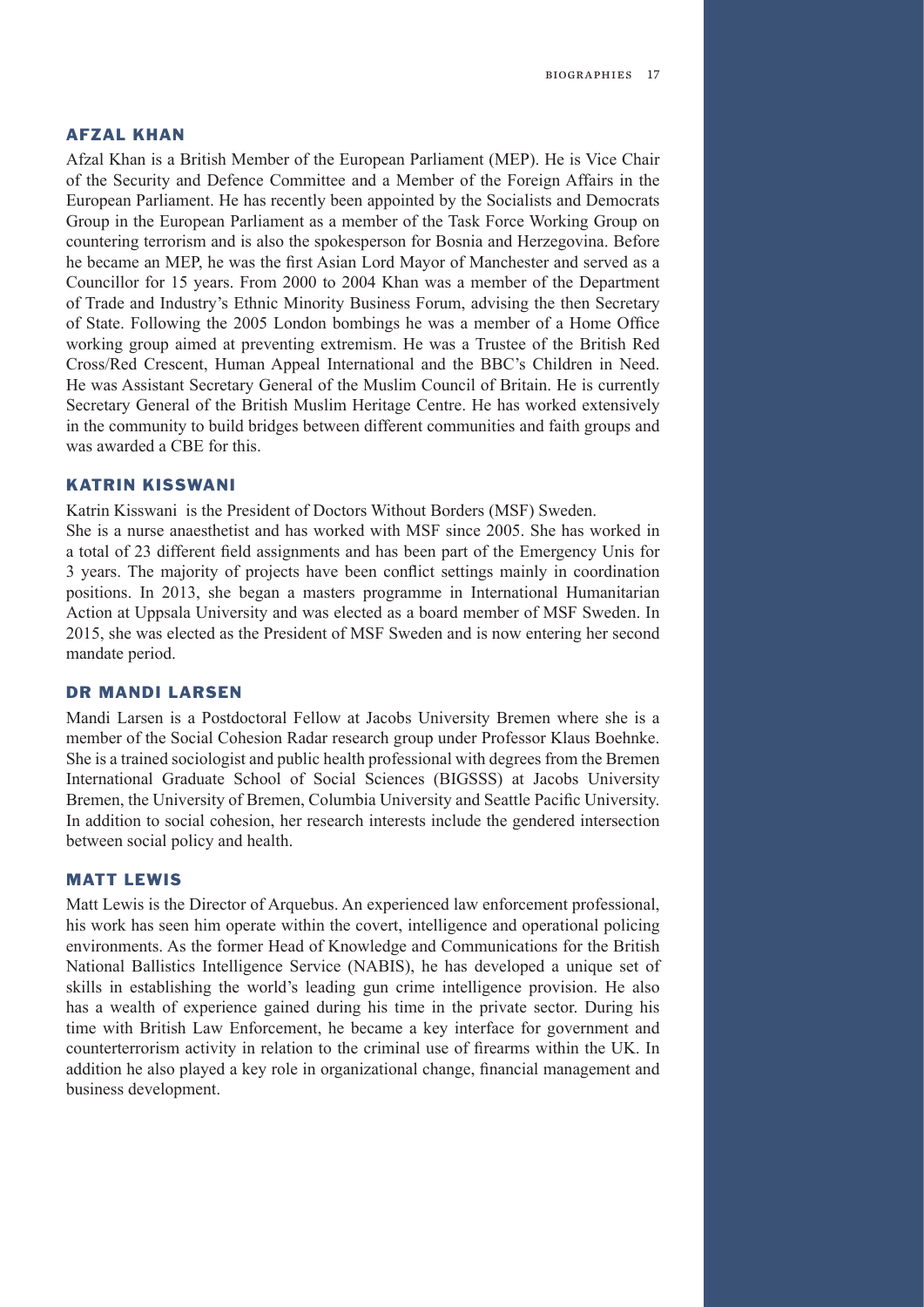#### HELENA LINDBERG

Helena Lindberg has been Director General for the Swedish Civil Contingencies Agency (MSB) since 2009, when MSB was formed. Previously, Lindberg was the Director General of the Swedish Rescue Services Agency (SRSA) and the Swedish Emergency Management Agency (SEMA). Between 2003 and 2008 she served as the permanent under-secretary at the Ministry of Defence. She has a Master of Laws degree from Stockholm University.

#### RACHEL LOCKE

Rachel Locke is Senior Policy Advisor and International Lead at the National Network for Safe Communities (NNSC). In her role, Locke brings NNSC's expertise in violence reduction to the international space through practical applications as well as policy discussion and research development. Locke also supports cities within the USA in achieving their violence reduction aims through application of the NNSC approach. Locke previously worked as a Senior Policy Advisor at the US Agency for International Development (USAID) where she was responsible for developing and representing Agency-wide policy on issues concerning confict, violence and fragility.

#### MELKER MÅBECK

Melker Måbeck is the Acting Secretary General of the Swedish Red Cross. He previously worked as head of delegation for the International Committee of the Red Cross (ICRC) in South Sudan and also previously served as deputy head of the ICRC's security department.

#### SIAN MASEKO

Sian Maseko has worked in the feld of women's rights for more than 10 years. She worked in Southern Africa after graduating from the School of Oriental and African Studies in London. Her work in Southern Africa focused on sexual rights and violence against women. Maseko has published work in a number of journals including *Culture, Health & Sexuality* and *BUWA!* on research subjects ranging from LGBT-rights and sex workers rights in Zimbabwe. Maseko's current focus is on feminist, participatory research methodologies. Her recent research project was a collaboration between Oxfam and the University of Zimbabwe (funded by the International Development Research Centre of Canada) on urbanization and gender. Maseko also sits on the Human Rights Reference Group for the Global Fund and on the steering group of Women for Global Fund.

#### DR DAVID MCILHATTON

David McIlhatton currently leads the Securing Societies Research Group at Coventry University which focuses on protecting society from the threat, risk and harm of terrorism and preparing people and places for terrorist attacks. He has worked on many high-impact counterterrorism/security research projects with British law enforcement, government and other agencies on the protect and prepare strands of the British Counter-Terrorism Strategy with a specifc focus on the protection of crowded places and critical infrastructure. McIlhatton's research informed the counterterrorism policing operation for the 2014 Commonwealth Games in Glasgow and introduced new innovations for the protection of major sporting events. His work has also informed the assessment methodologies used for understanding the vulnerabilities of crowded places, as well mitigation measures. He also developed new spatial technologies for protection from and responding to terrorist attacks on critical infrastructure in the UK.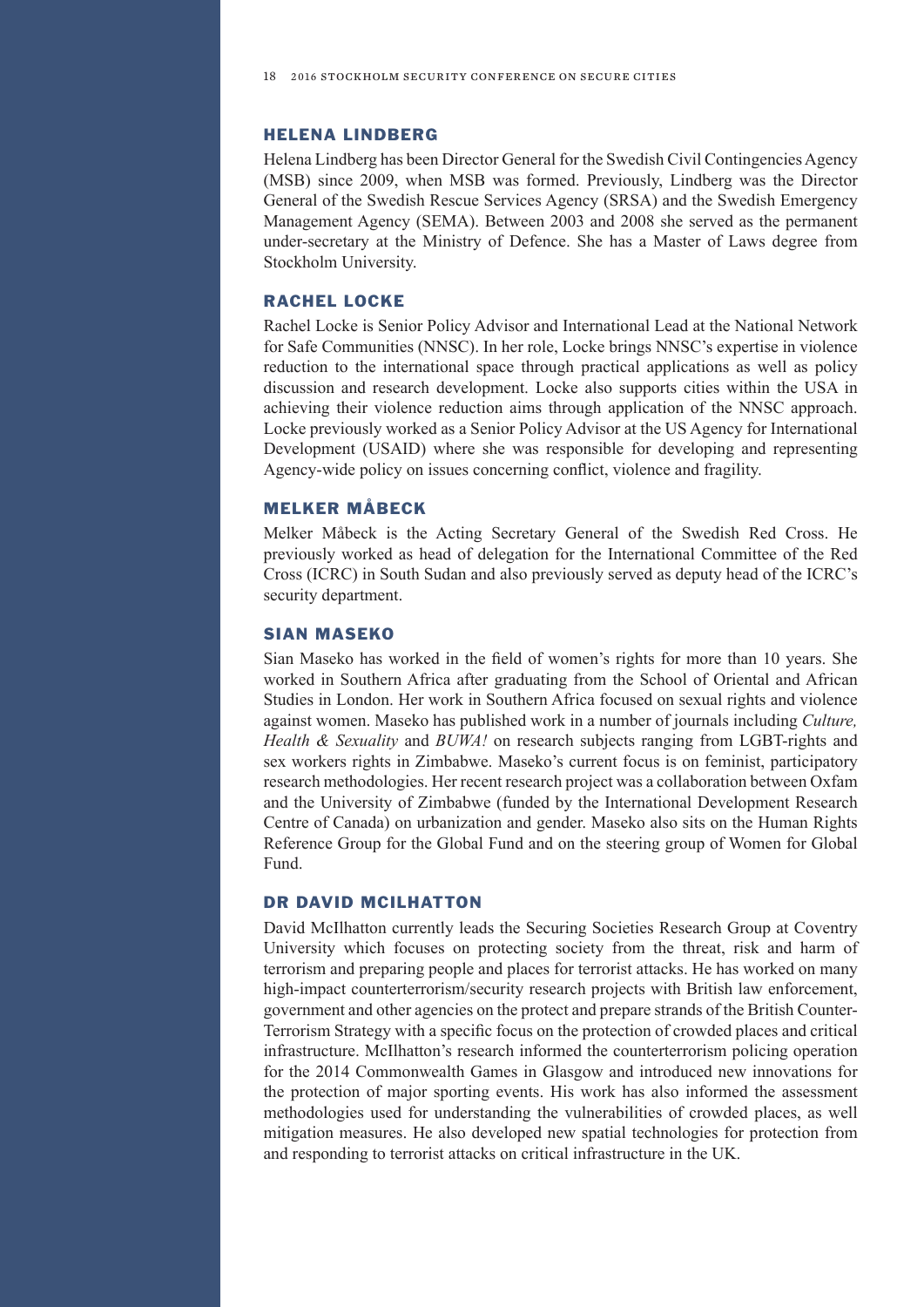#### DREW MIKHAEL

Drew Mikhael holds a PhD from Queen's University Belfast and is a consultant in political development issues and a Postdoctoral Associate at Durham University. He has researched and provided policy recommendations to organizations such as the United Nations. His area of expertise is in refugee affairs, confict management, security sector reform and countering violent extremism policy. He is an experienced facilitator, having designed and delivered training programs in the Middle East and the UK for international organizations. Mikhael also makes regular appearances as a Middle East expert on various news outlets including the BBC.

#### DR GARY MILANTE

Gary Milante is the Director of the SIPRI Security and Development Programme. Throughout his career as a researcher and policy advisor, he has focused on the intersection of security and socio-economic development. From frst principles based on theory of confict and cooperation, to applied econometrics, statistical analysis and modeling, Milante has concentrated on making the complex problems associated with sequencing of institutional reforms, development portfolio design, strategic planning and needs assessment accessible to policymakers and practitioners in the feld, with a special focus on the needs of fragile and confict-affected states.

#### DANIEL PEARCE

Daniel Pearce joined the Metropolitan Police Service in 2001 as an intelligence analyst. In 2005, he moved into a national Special Branch Unit as the Head of Analysis. In 2009 he identifed the importance of social media intelligence and setup the All Source Hub (ASH). He also manages the Counter Terrorism Internet Referral Unit. Both are worldwide centres of excellence for open source and social media intelligence and research. Pearce regularly speaks at conferences and assists countries as an international expert on social media and open source intelligence. He is currently the national counterterrorism head of digital intelligence.

#### MICHAEL ROBERTS

Michael Roberts is a security professional with over 15 years' experience working in both the public and private sectors, focusing on major event security and critical infrastructure resilience, and is currently Programme Manager for INTERPOL's Project Stadia. He has reviewed, planned and delivered safety and security arrangements for major sporting, cultural and political events internationally including in the Asia/ Pacifc, Middle East, Europe and the Americas. Roberts has knowledge of and expertise in security strategy development, risk management, venue security design, programme management, security management systems and operations.

#### DR AMIR ROSTAMI

Amir Rostami has served as Superintendent with the Swedish Police with a focus on organized crime and gangs and was a project manager for the European project SGIP. His research is mainly focused on criminal gangs and organizations, police management and strategies towards this type of phenomenon. He has a PhD in sociology from Stockholm University, where he works at the Sociologiska institutionen.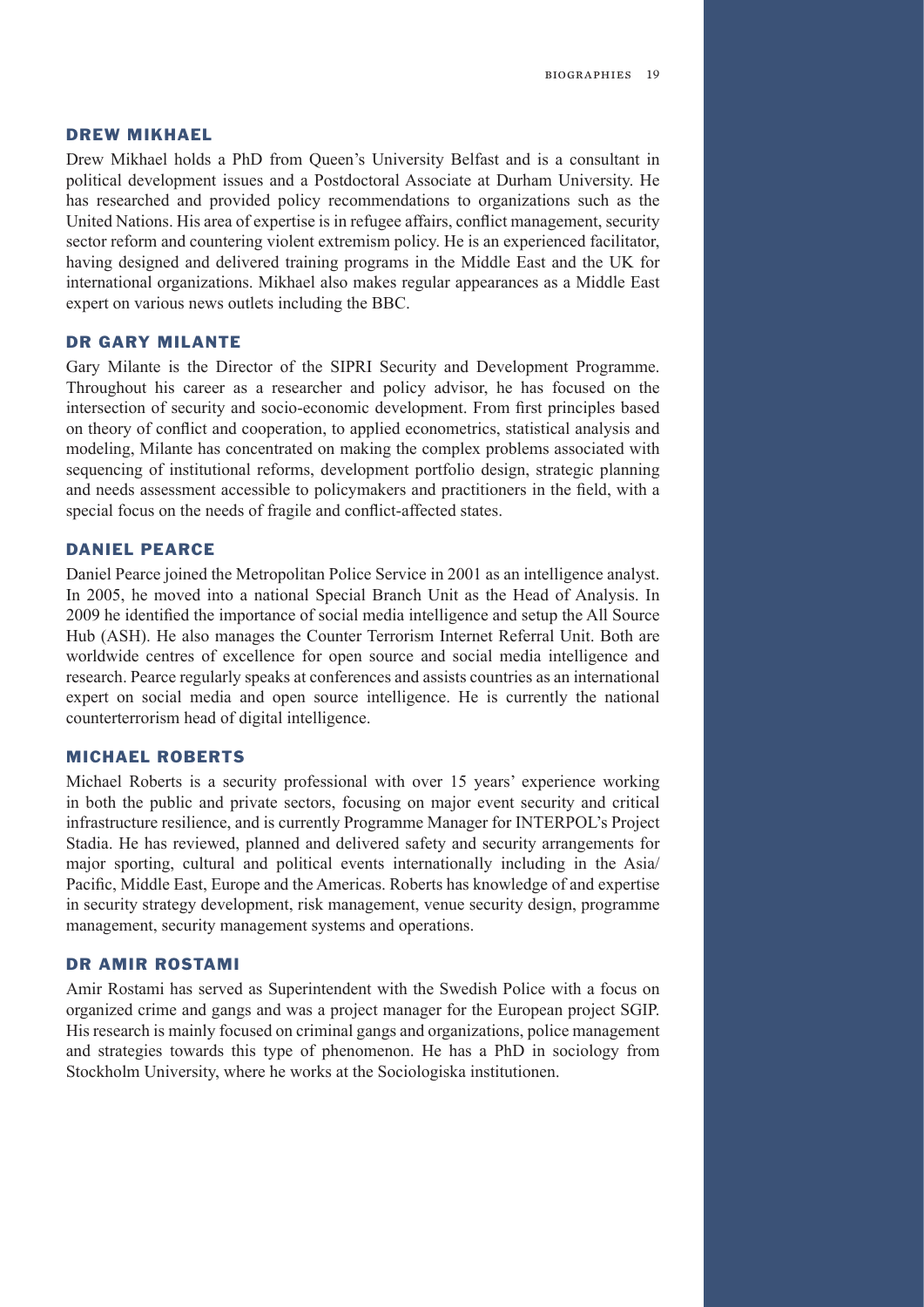#### DR JEFFREY D. SACHS

Jeffrey D. Sachs is a world-renowned professor of economics, leader in sustainable development, senior UN advisor, bestselling author, and syndicated columnist whose monthly newspaper columns appear in more than 100 countries. He is Special Advisor to United Nations Secretary-General Ban Ki-moon on the Sustainable Development Goals, and previously advised both UN Secretary-General Ban Ki-moon and UN Secretary-General Kofi Annan on the Millennium Development Goals.

#### AMIERA SAWAS

Amiera Sawas is a Research Associate at Imperial College London, Grantham Institute for Climate Change and the Environment. She is a Member of the Board of Trustees for Mind in Haringey. She was a PhD Researcher at Kings College London with the Environment, Politics and Development Group.

#### DAN SMITH

Dan Smith is Director of the Stockholm International Peace Research Institute (SIPRI). Smith previously served as Secretary General of International Alert in 2003–15, Director of the Peace Research Institute in Oslo (PRIO) in 1993–2001. He was a member of the UN Peacebuilding Advisory Group in 2007–10, and its Chair in 2010–11.

#### PROFESSOR DAVID SIMON

David Simon joined MISTRA Urban Futures in September 2014 from Royal Holloway, University of London, where he holds a part-time appointment as Professor of Development Geography. He was Head of the Geography Department there from 2008– 11. He has also served as specialist advisor to UN-HABITAT on cities and climate change and was one of only two academics on the British Foreign and Commonwealth Offce's specialist Africa Advisory Group prior to its disbandment. Simon formulated and led a unique pilot project for MISTRA Urban Futures during 2015, using Local Interaction Platforms as comparative testbeds for the draft targets and indicators in the Urban Sustainable Development Goal being formulated for the United Nations.

#### DR DOROTHEE STAPELFELDT

Dorothee Stapelfeldt is Hamburg's State Minister for Urban Development and Housing. She is responsible for urban land-use planning and housing as well as building regulations and construction issues. During the course of three decades of executive and parliamentary policymaking as a member of the Social Democratic Party, Stapelfeldt has held a number of prominent positions in Hamburg, including Speaker of Parliament, Deputy Mayor, and State Minister for Science and Research.

#### IDA TEXELL

Ida Texell is the CEO/CFO (Chief Executive Officer/Chief Fire Officer) of the Fire and Rescue Service Attunda in Stockholm. Texell is dedicated to always delivering excellence and her leadership stands for courage, compassion and action. Her passion for results generate great things. Texell contributes with a visionary and strategic leadership to deliver sustained improvements in service delivery. She believes in an organization that is balanced between the needs of the people it is designed to serve and the future challenges of social development where our strategy is based on a differentiated customer value proposition. Texell has a BA in fre engineering and her EMBA studies are ongoing at Stockholm University.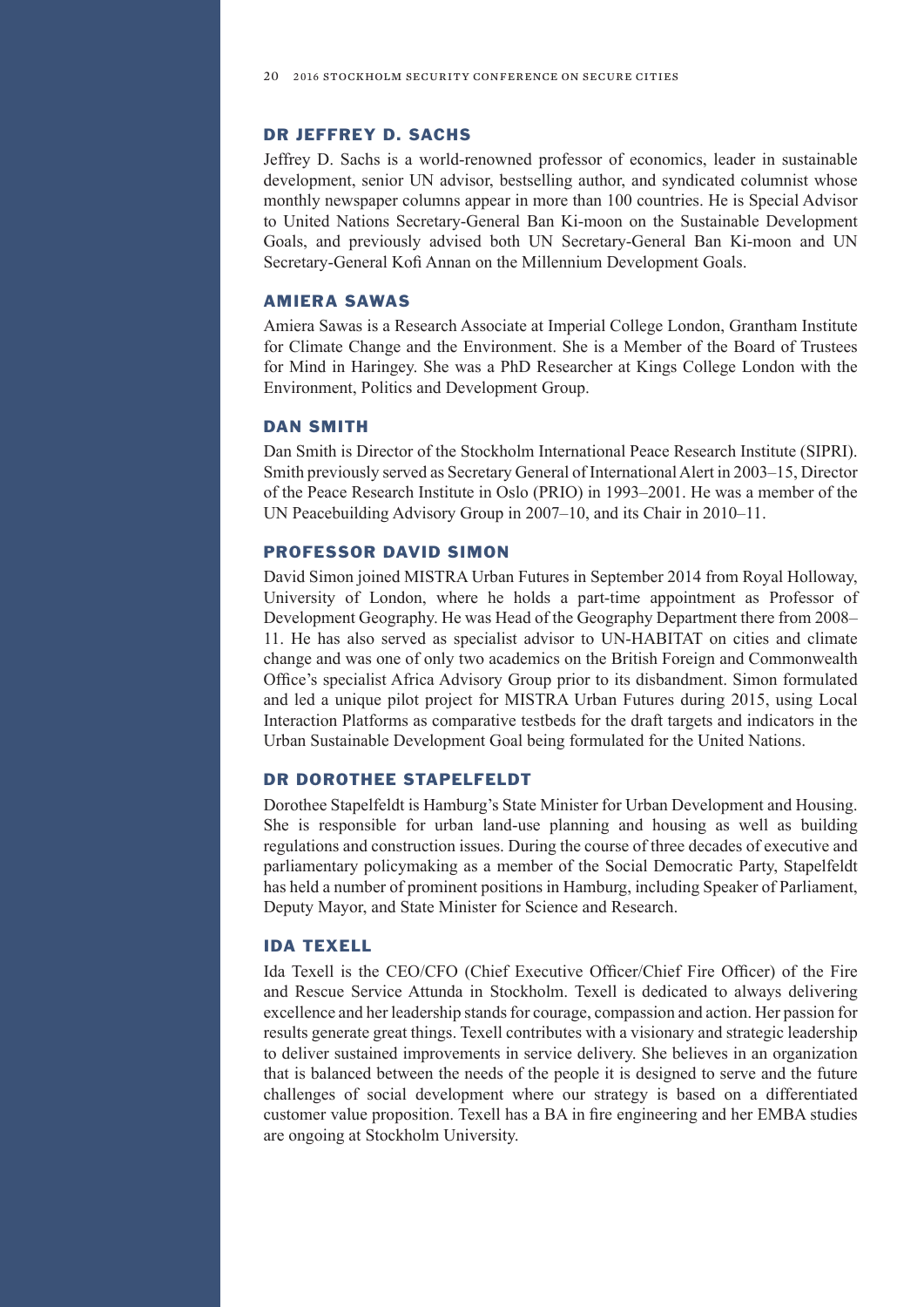#### DR FIAMMA TERENGHI

Fiamma Terenghi is a Research Fellow in Criminology at the Faculty of Law at the University of Trento. Since 2003, she has worked in the feld of urban security, youth deviance and policy evaluation, taking part to local, national and international projects and developing quantitative and qualitative research abilities. She has also been research consultant for the Urban Office of the Municipality of Cremona (2006–2008) and the Regional Service for Security Policies and Local Police of the Region of Emilia Romagna—Città Sicure (2010–12). Within eCrime, her research activity focuses on organized crime and criminal markets.

#### DR DARKO TRIFUNOVIC

Darko Trifunovic is Research Fellow at the Faculty of Security Studies at the University of Belgrade, Serbia. He is a specialist in counterterrorism, national and international security studies, and he is the author of numerous scholarly papers and books. He is Senior Fellow with International Strategic Studies Association. He is also Senior Adviser at the Research Institute for European and American Studies, Athens, Greece. He is a member of the Advisory Board of the Institute of Transnational Studies, Munich, Germany. Trifunovic was elected as guest professor at FUDAN University—Center of American Studies, Shanghai, China, and was elected as Research Fellow at Shanghai Institute of European Studies.

#### FERNANDO VEGA

Fernando Vega is a Costa Rican customs officer, who lives in Barrio Amon, San Jose, Costa Rica. As the Secretary of the Association for the Conservation and Development of Barrio Amon, a historical and cultural district of this small country, he has pushed the implementation of the 'Plan Cuadrante' (the Quadrant Plan) in partnership with the Public Police Force. He is the Coordinator of the Commission on Traffc Safety. His project goal is to multiply Plan Cuadrante across the country, as this method does not only provides security but also incorporates the community in all of the important aspects of planning. Technology is used to link, via private security systems, smart phones to neighbourhood families, hotels, restaurants, state institutions and businesses in general to ensure smooth and quick communication with all parties involved.

#### CAROLINE WAMALA-LARSSON

Caroline Wamala-Larsson contributes to the practical and academic development of Information and Communication Technologies for Development (ICT4D) as the director of the HumanIT Research Centre, senior lecturer at the Centre for Gender Research at Karlstad University in Sweden and as a programme manager with the Swedish Program for ICT in Developing Regions (SPIDER). Located in the Gender and Technology discipline, Wamala-Larsson's research focuses on the use of ICT4D and gender as a point of analysis in ICT4D use. Her research acknowledges the mutual construction of gender and technology, contributing a deeper understanding of the cultural embeddedness of ICT.

#### KARIN WANNGÅRD

Karin Wanngård is Mayor of the City of Stockholm and Group leader of the Social Democratic Party in the City of Stockholm. She has a background in human resources management, and entered the Stockholm City Council in 1994. Between 2011 and 2014 she acted as Opposition Vice Mayor representing the Social Democratic Party.